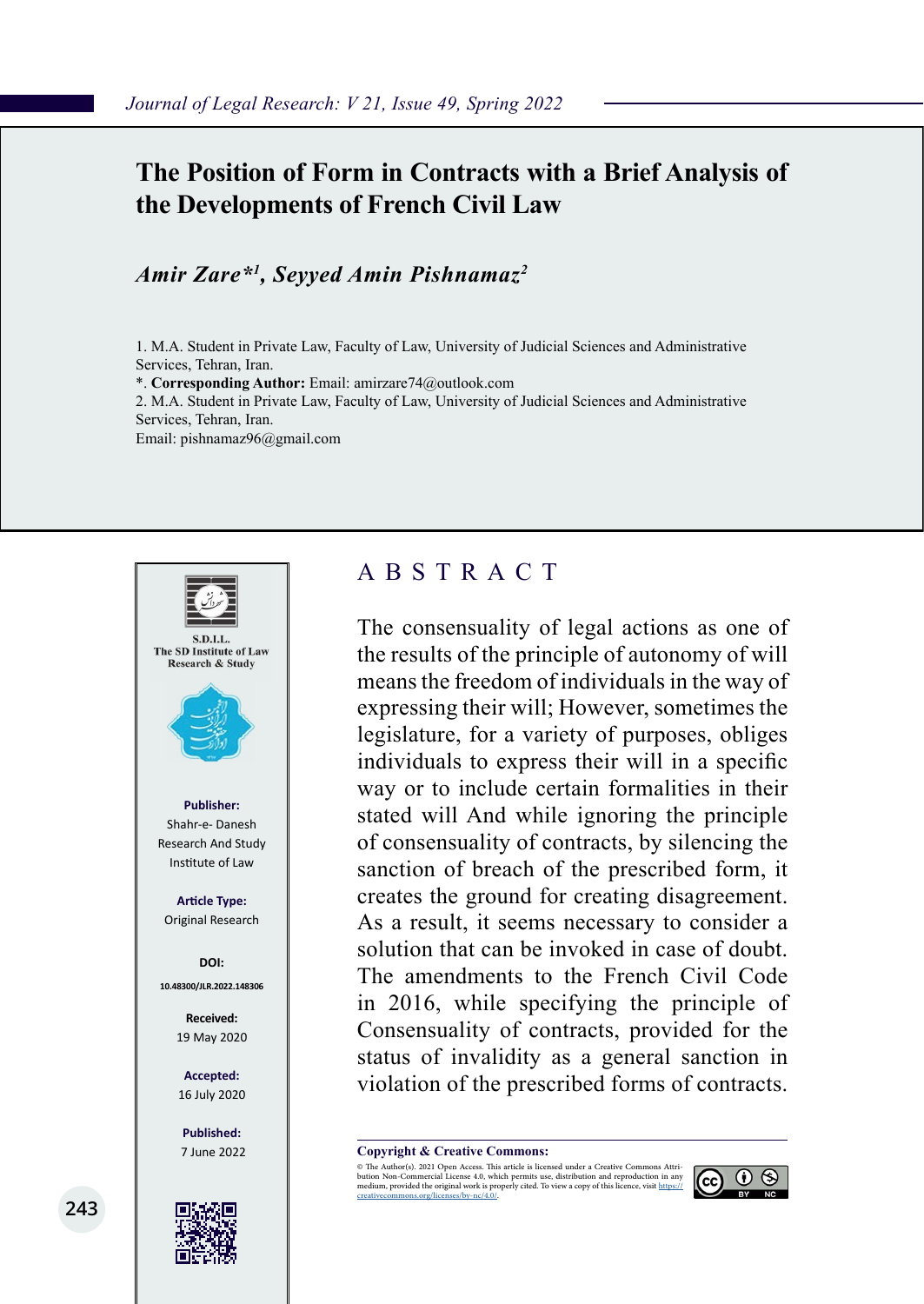Although in Iranian law, the consensuality of contracts as a principle is acceptable and therefore has a status similar to French law, however, in cases where the legal conditions governing the form of the contract are not observed, the contract cannot necessarily be considered void; Because the various goals that lead the legislature to set formalities are more diverse than to be able to invalidate any contract that lacks the necessary form. In addition, such an approach contradicts the need to support the principle of correctness and strict construction of exceptional laws. From this point of view, there seems to be a significant difference between Iranian law and French law.

**Keywords:** Autonomy of Will, The French Civil Code, Iranian Law, Form, The Principle of Correctness.

**Funding:** The author(s) received no financial support (funding, grants, sponsorship) for the research, authorship, and/or publication of this article.

#### **Author contributions:**

Amir Zare: ConceptualizationMethodology, Validation, Investigation, Resources, Writing - Original Draft, Writing - Review & Editing, Supervision, Project administration

Sayyed Amin Pishnamaz: Conceptualization, Methodology, Validation, Investigation, Resources, Writing - Original Draft, Writing - Review & Editing, Supervision, Project administration.

**Competing interests:** The authors declare that they have no competing interests.

#### **Citation:**

**Zare, Amir & Sayyed Amin Pishnamaz. "The Position of Form in Contracts with a Brief Analysis of the Developments of French Civil Law" Journal of Legal Research 21, no. 49 (June 7, 2022): 243-272.**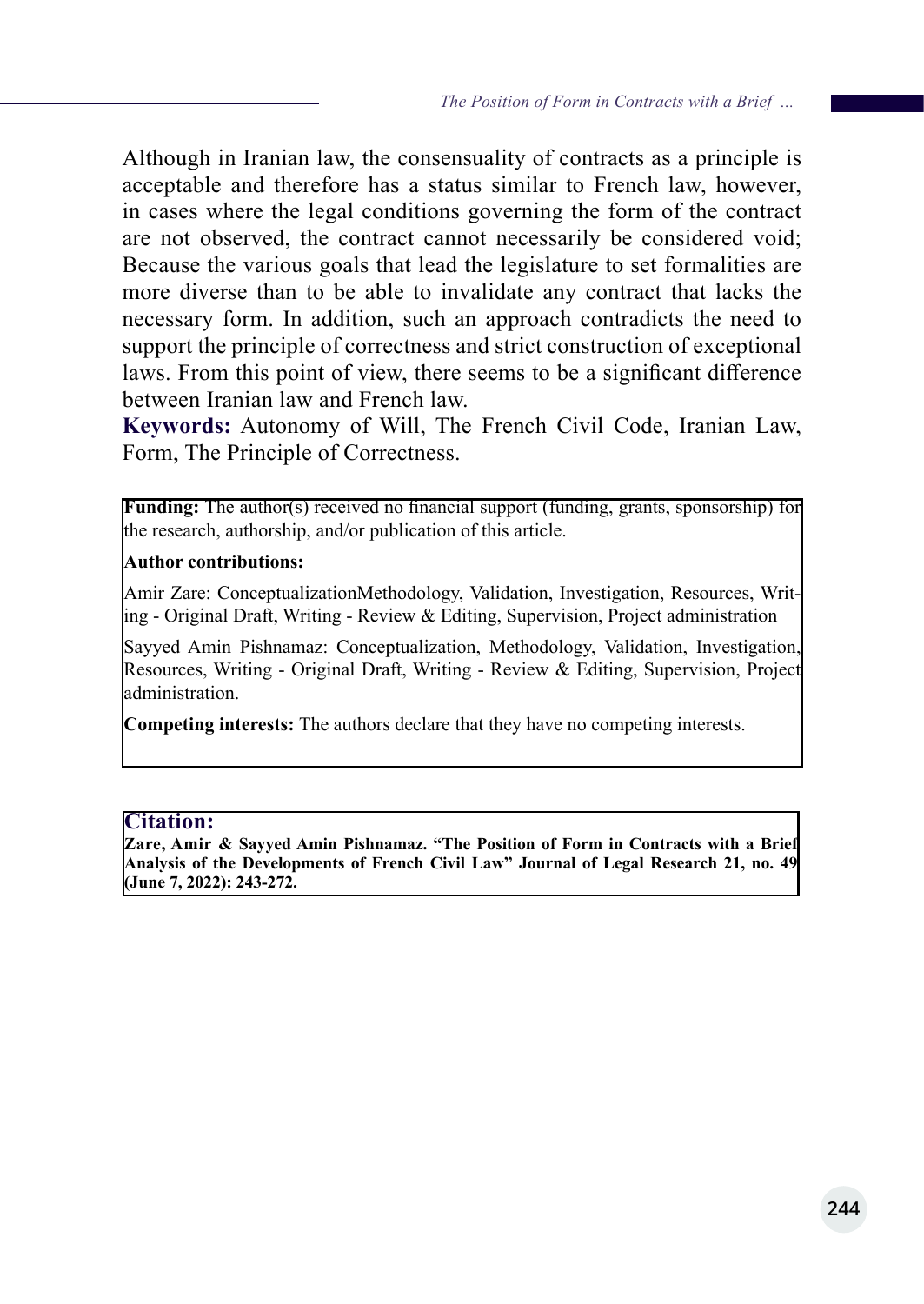#### Extended Abstract

Contracts play an undeniable role in human social relations, and from ancient times to the present day, human beings have not hesitated to use this efficient tool. However, it has not been the case that the method of concluding contracts has always been the same throughout history, and in accordance with the changes of time and place, a special method of concluding contracts has become popular. Historical developments eventually led to the formation of the principle of autonomy of will and the dominance of this principle over rival views.

One of the most important effects of the principle of autonomy of will is the principle of consensuality of contracts, according to which the method of expressing the will does not matter, and except in exceptional cases, as soon as the will of the person is expressed in any way, it will be enough to conclude a contract. In other words, in principle, in order to conclude a contract, except for expressing the will of the person, in any way, it is not necessary to perform any special action.

Despite is the principle of consensuality of contracts, sometimes the legislator imposes restrictions on the manner of expressing the will of individuals or, despite releasing individuals in the manner of expressing their will, obliges them to do certain things before or after expressing their will, and thus deviates from the principle of consensuality of contracts.

Despite the accepted and defensible principle of consensuality of contracts, restricting the expression of will or imposing duties that must be performed by a person before or after the expression of will requires good reasons and rational justification.

The reasons that strengthen the legislator's position in imposing these restrictions can be divided into two categories: supportive and supervisory. The first category of reasons refers to the fact that the legislator does not see the consensuality of the contract in the interest of the parties or one of them and determines a special way to express their will to support the parties or one of them, or imposes duties on them before or after the conclusion of the contract in order to strengthen the necessary foresight in them, to provide them with the necessary information, and in case of any dispute, to facilitate the proof of the conclusion of the contract. The second group of reasons does not pay much attention to the interests of the parties to the contract; Rather, in order to facilitate the performance of government duties, the method of concluding contracts is limited so that the government can monitor citizens' contracts.

When the legislature deviates from the principle of consensuality of contracts for any reason and clarifies the sanction of the implementation of legal obligations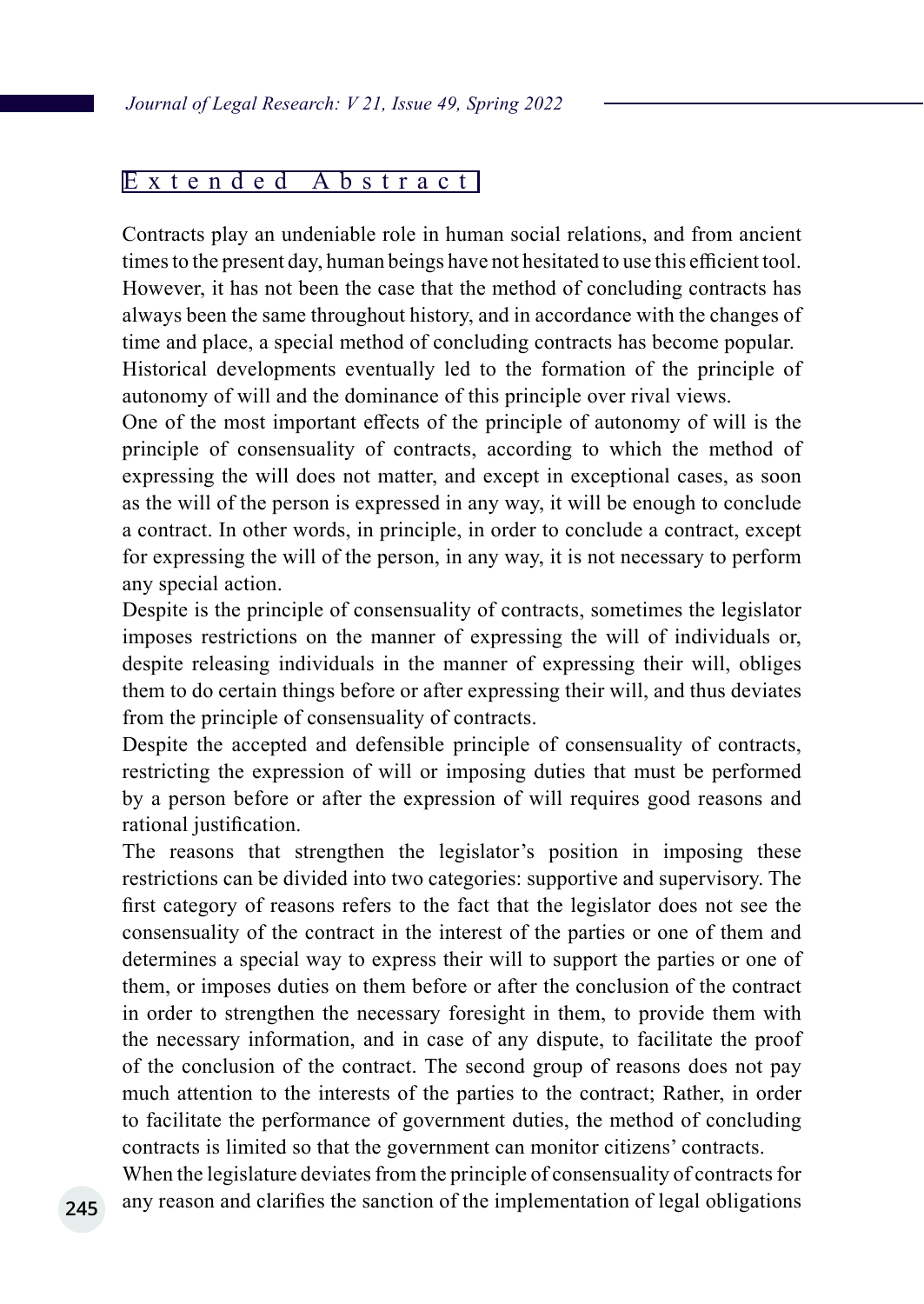regarding the form of the contract, little discussion remains. Confusion arises when the legislature deviates from the principle of consensuality of contracts and does not provide a specific sanction for violators. In this case, the fundamental question arises that what effect will the lack of legal conditions governing the form of the contract have on the status of the contract? In such a situation, it seems necessary to prepare a principle that can be invoked in cases of silence of the legislator regarding the sanction of the lack of legal conditions governing the form of the contract.

The amendments to the French Civil Code in 2016, while specifying the principle of Consensuality of contracts, provided for the status of invalidity as a general sanction in violation of the prescribed forms. Although in Iranian law, the consensuality of contracts as a principle is acceptable and therefore has a status similar to French law, however, the status of invalidity cannot be a general sanction in violation of the prescribed forms Be accepted in Iranian law; Because the various goals that lead the legislature to set formalities are more diverse than to be able to invalidate any contract that lacks the necessary form. In addition, such an approach contradicts the need to support the principle of correctness and principle of restrictive construction of exceptional laws. The defensible principle of Iranian law is that the lack of legal requirements governing the form of the contract excludes the contract from that particular law and places that contract under Article 10 of the Civil Code. This means that the contract is recognized as a private contract and will be a valid contract. From this point of view, there seems to be a significant difference between Iranian law and French law.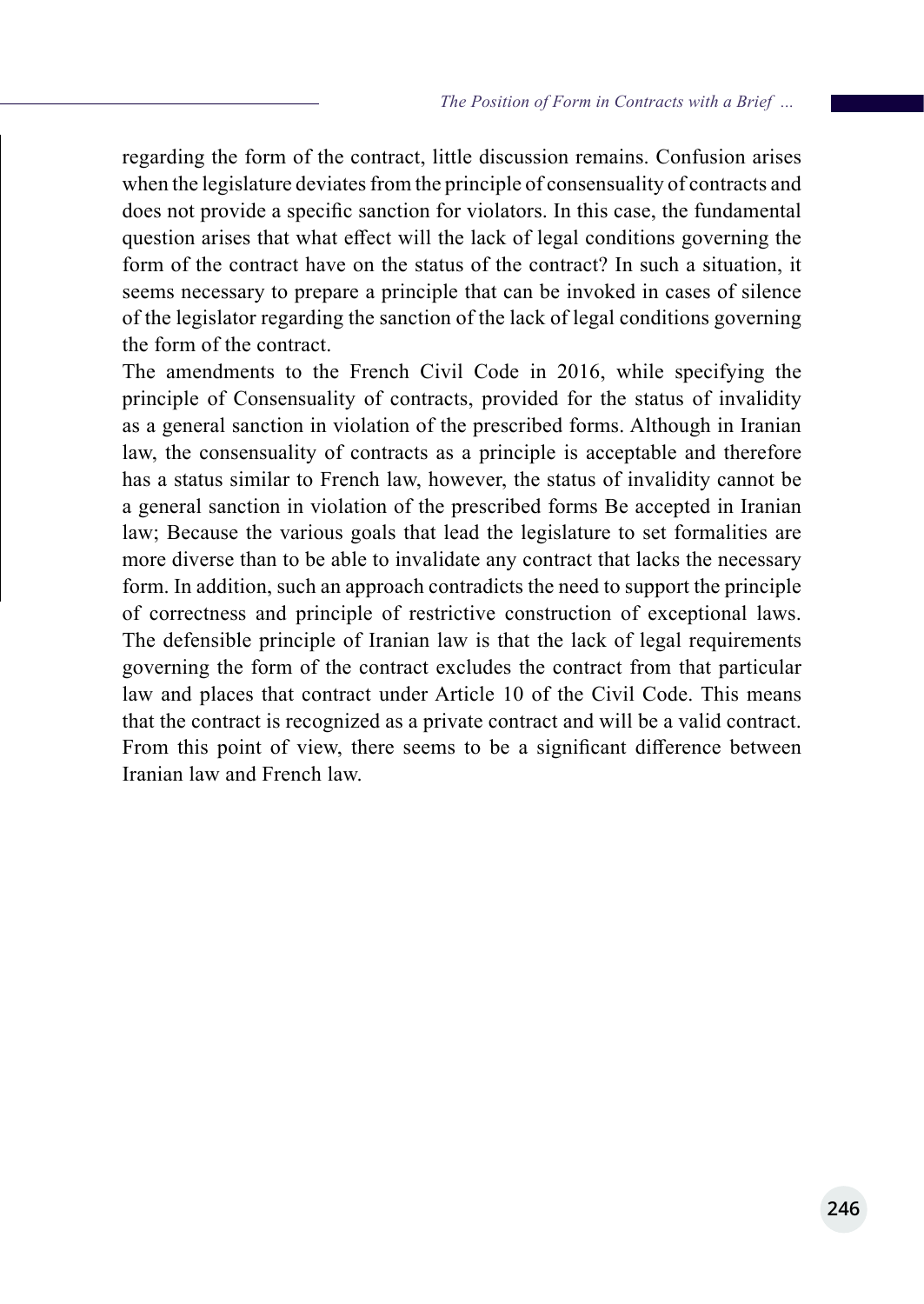# **جایــگاه شــکل در قراردادهــا بــا تحلیــل مختصــر تحــوالت حقـوق مدنـی فرانسـه**

امیر زارع \*<sup>۱</sup>، سی*د* امین پیشنماز<sup>۲</sup>

.1 دانشجوی کارشناسی ارشد حقوق خصوصی، دانشکده حقوق، دانشگاه علوم قضایی و خدمات اداری، تهران، ایران. Email: amirzare74@outlook.com **:مسئول نویسنده\***  .2 دانشجوی کارشناسی ارشد حقوق خصوصی، دانشکده حقوق، دانشگاه علوم قضایی و خدمات اداری، تهران، ایران. Email: pishnamaz96@gmail.com



## **چکیده:**

رضایــی بــودن اعمــال حقوقــی بــه عنــوان یکــی از نتایــج اصــل حاکمیــت اراده، مفیــد آزادی اشــخاص در شــیوۀ ابــراز ارادۀ انشــایی آنــان اســت؛ بااینحــال، گاهــی قانونگــذار بــا اهــداف گوناگــون، اشــخاص را مکلــف بــه اظهــار ارادۀ خــود در قالبهــای خــاص قانونــی یــا انضمــام برخــی تشــریفات بــه ارادۀ اظهــار شــدۀ آنهــا میکنــد و ضمــن عــدول از اصــل رضایــی بــودن قراردادهــا، بــا مسـکوت گذاشـتن ضمانـت اجـرای تخطـی از شـکل مقـرر، زمینـۀ ایجـاد اختـاف نظـر را بـه وجـود مـیآورد و ازایـنرو، تمهیـد یـک اصــل کــه در مــوارد تردیــد بتــوان در خصــوص ضمانــت اجــرا بــه آن اســتناد کـرد، ضــروری بــه نظــر میرســد. بــه دنبــال اصالحــات قانـون مدنـی فرانسـه در سـال 2016 میـادی، ضمـن تصریـح بـه اصـل رضایـی بـودن قراردادهـا، وضعیـت بطـان بـه عنـوان ضمانـت اجــرای عمومــی تخطــی از شــکلهای مقــرر، پیشبینــی شــد.

کپیرایـت مقالـه در مجلـه پژوهشـهای حقوقـی نـزد نویسـنده )هـا( حفـظ مـی شـود. کلیـه مقاالتـی ـهای حقوقـی منتشـر مـی شـوند بـا دسترسـی آزاد هسـتند. مقـالات تحـت شـرایط شـوند مـی منتشـر Creative Commons Attribution Non-Commercial License 4.0 مجـوز کـه اجـازه اسـتفاده، توزیـع و تولیـد مثـل در هـر رسـانه ای را مـی دهـد، بـه شـرط آنکـه بـه مقاله اسـتناد شـود. جهـت اطالعـات بیشـتر میتوانیـد بـه صفحـه سیاسـتهای دسترسـی آزاد نشـریه مراجعـه کنیـد.

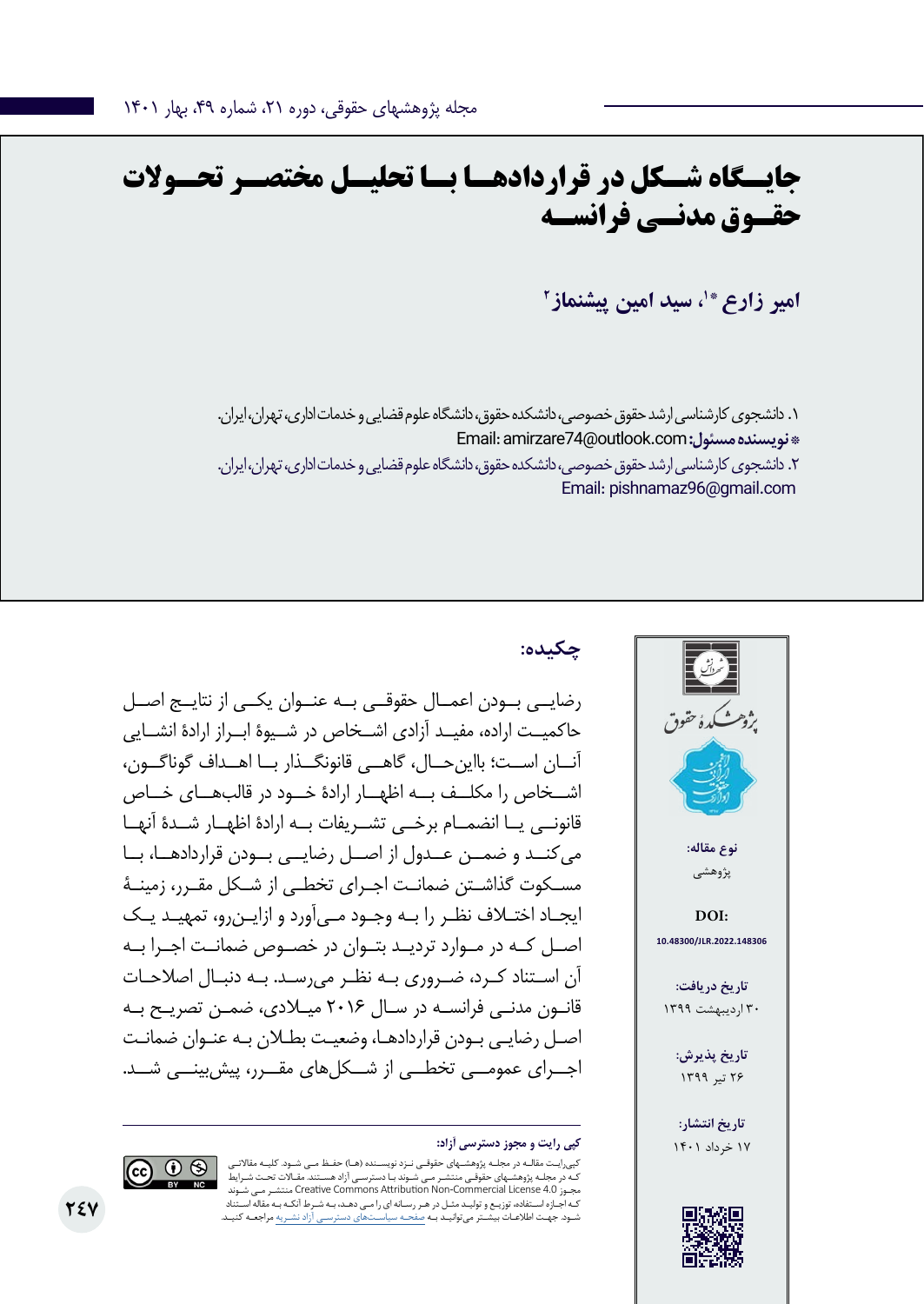اگرچـه در حقـوق ایـران نیـز رضایـی بـودن قراردادهـا بـه عنـوان یـک اصـل، قابـل پذیـرش اسـت و ازاینحیــث، حقــوق ایــران و حقــوق فرانســه در موضــع یکســانی قــرار دارنــد، بااینحــال، وضعیــت بطـان نمیتوانـد بـه عنـوان ضمانـت اجـرای عمومـی تخطـی از شـکلهای مقـرر در حقـوق ایـران پذیرفتـه شـود؛ زیـرا اهدافـی کـه قانونگـذار را بـه سـوی وضـع تشـریفات سـوق میدهـد، گوناگونتـر از آن اسـت کـه بتـوان بـرای نقـض تمـام احـکام قانونـی دراینخصـوص، بـه ضمانـت اجـرای سـنگین بطــان متوســل شــد. بهعــاوه، چنیــن رویکــردی بــا ضــرورت صیانــت از اصــل صحــت و تفســیر مضیــق احــکام اســتثنایی نیــز مغایــرت دارد. از ایــن منظــر، میــان حقــوق ایــران و حقــوق فرانســه تفاوتــی چشــمگیر بــه نظــر میرســد.

#### **کلیدواژهها:**

اصل حاکمیت اراده؛ قانون مدنی فرانسه؛ حقوق ایران؛ شکل؛ اصل صحت.

**حامی مالی:**  این مقاله هیچ حامی مالی ندارد. **مشارکت نویسندگان:**  امیر زارع: مفهومسازی، روششناسی، اعتبار سنجی، تحقیق و بررسی، منابع، نوشتن - پیشنویس اصلی، نوشتن - بررسی و ویرایش، نظارت، مدیریت پروژه. سید امین پیشنماز: مفهومسازی، روششناسی، اعتبار سنجی، تحقیق و بررسی، منابع، نوشتن - پیشنویس اصلی، نوشتن - بررسی و ویرایش، نظارت، مدیریت پروژه. **تعارض منافع:**  بنا بر اظهار نویسندگان این مقاله تعارض منافع ندارد.

#### **استناددهی:**

زارع، امیر و سید امین پیشنماز، »جایگاه شکل در قراردادها با تحلیل مختصر تحوالت حقوق مدنی فرانسه«. مجله پژوهشرهای حقوقی ۲۱، ش. ۴۹ (۱۷ خرداد ۱۴۰۱): ۲۴۳–۲۷۲.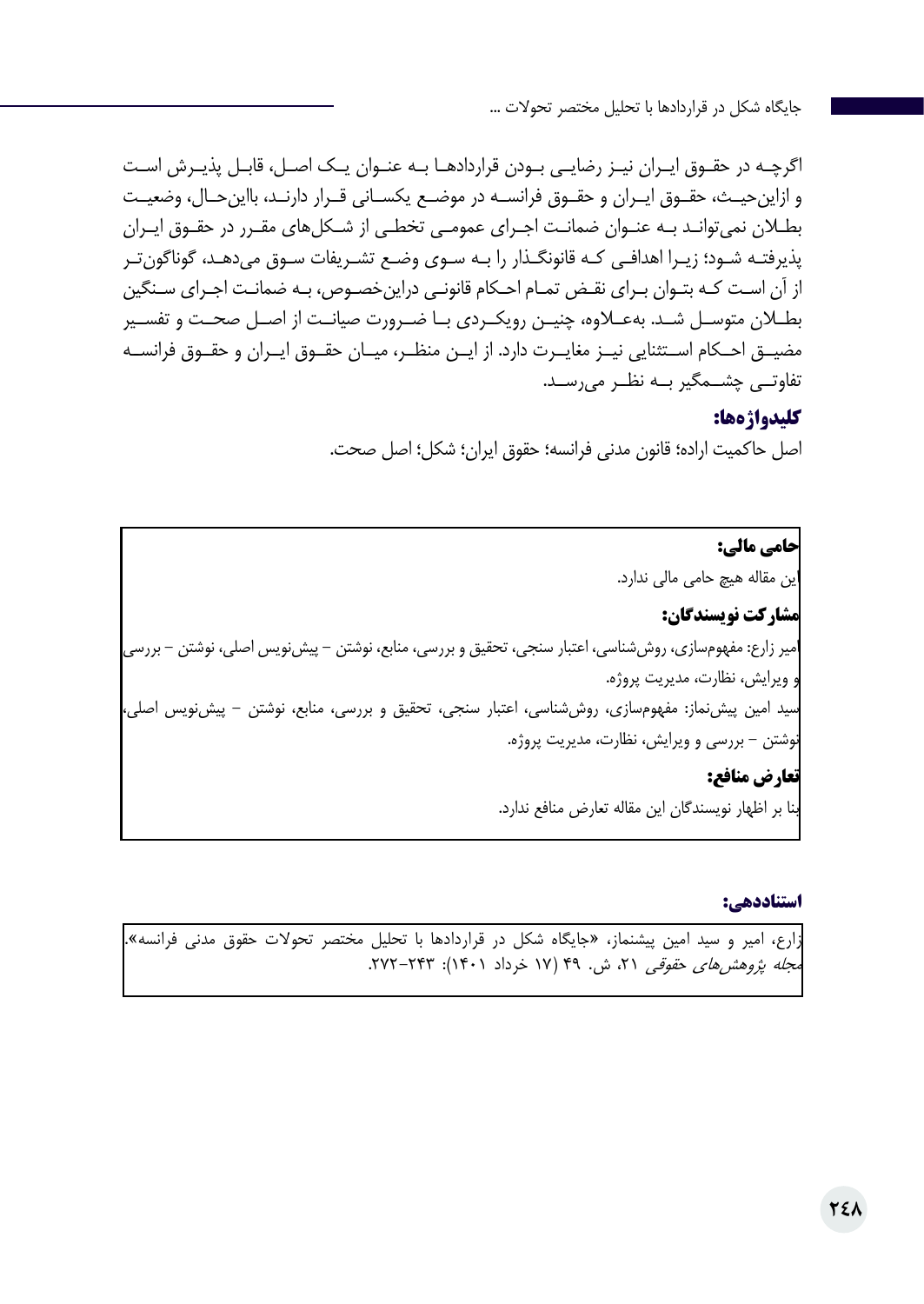قراردادها جایگاهی دیرینه در نظامهای حقوقی و نقشی انکارناپذیر در روابط اجتماعی دارند. بااینحال، نحوۀ انعقاد آنها در طول تاریخ روند یکسانی را نپیموده است. شکلگیری قراردادها در جوامع باستانی، به دالیل گوناگون، موقوف به رعایت برخی تشریفات بود و رعایت نکردن تشریفات مقرر، به بیاعتباری عقد منتهی میشد. در آن روزگار، جایگاه شکل در برابر اراده باطنی اشخاص به قدری بود که به عنوان مثال در حقوق قدیم رم، پدیدهای به نام اعمال حقوقی مجرد٬ وجود داشت؛ بدین معنی که اعمال حقوقی از ارادۀ اشخاص استقالل تام داشتند و در تشکیل اعمال حقوقی، شکل و فرم حکومت مطلق داشت. ازاینرو، اگر طرفین، قصد بیع داشتند و به اشتباه، الفاظ هبه را جاری میکردند، عمل آنها هبه توصیف میشد و اثبات خالف آن نیز امکانپذیر نبود. چراکه شکلهای مقرر، نه کاشف از اراده، که علت سازندۀ آثار حقوقی تلقی میشدند و بر این اساس، اثبات خالف آنها نامعقول به نظر میرسید.<sup>۲</sup> این در حالی است که در نتیجهٔ تحولات عصر جدید و در قرون ۱۸ و ۱۹ میالدی، اصل حاکمیت اراده به حقوق غرب و نظام حقوقی بسیاری از کشورها راه یافت که یکی از نتایج آن، رضایی دانستن قراردادها و بی|همیت شمردن شیوه ابراز اراده است." نه تنها انعقاد و اعتبار عقد که اثبات آن نیز به هر وسیلهای ممکن است و وضع تشریفات به منظور اثرگذاری در مقام اثبات 4 نیز خالف اصل محسوب میشود.

بااینحال، رضایی بودن قراردادها<sup>م</sup>، اصلی نیست که دامان آن پیراسته از هرگونه استثنا باشد. چرا که گاهی ضرورتهای اجتماعی، قانونگذار را ناگزیر میسازد تا از اصل رضایی بودن قراردادها عبور و تشریفات خاصی را برای برخی عقود، مقرر کند. این تشریفات، ممکن است مانند برگزاری مناقصه و مزایده، مربوط به قبل از انعقاد عقد باشد. در مواردی، رعایت تشریفات، مانند بهکارگیری لفظ در عقد نکاح، مقارن انعقاد عقد است و در نهایت، برخی تشریفات، پس از انعقاد عقد ضرورت مییابد که بارزترین آن، ثبت برخی از اعمال حقوقی است. ٔ تشریفات میانی، شکل اظهار اراده را با محدودیت مواجه میسازد و تشریفات اول و اخیر، طرفین عقد را مکلف به رعایت برخی تشریفات و انضمام آن به ارادۀ اظهارشدۀ خویش میکند. در صورتی که قانونگذار هر قسم از تشریفات سهگانه را مقرر و

1. Acte Abstrait

**249**

۲. محسن قاسمی، *شکل گرایی در حقوق مدنی* (تهران: نشر میزان، ۱۳۸۸)، ۶۸. ۳. سید حسین صفایی، *قواعد عمومی قراردادها* (تهران: نشر میزان، ۱۳۹۵)، ۵۶؛ ناصر کاتوزیان، *اعمال حقوقی* (تهران: شرکت سهامی انتشار، 1394(، .57

4. Ewan Mckendrickt, *Contract Law: Text, Cases and Materials* (Oxford: Oxford University Press, 2012), 255.

۵. ناگفته پیداست که اصل رضایی بودن قراردادها صرفا در خصوص قراردادهای حوزه حقوق خصوصی حاکمیت دارد. چراکه در قراردادهای اداری بنا به ملاحظات حقوق عمومی، اصل بر تشریفاتیبودن آنها است. نک: محمد شمعی، ح*قوق* قراردادهای اداری (تهران: انتشارات جنگل، ۱۳۹۵)، ۱۷۶. ۶. نک: عباس حامد قاسمی، ح*قوق مدنی (شرایط اساسی شکل گیری قراردادها)* (تهران، انتشارات دراک، ۱۳۹۶)،  $V - 99$ 

**مقدمه**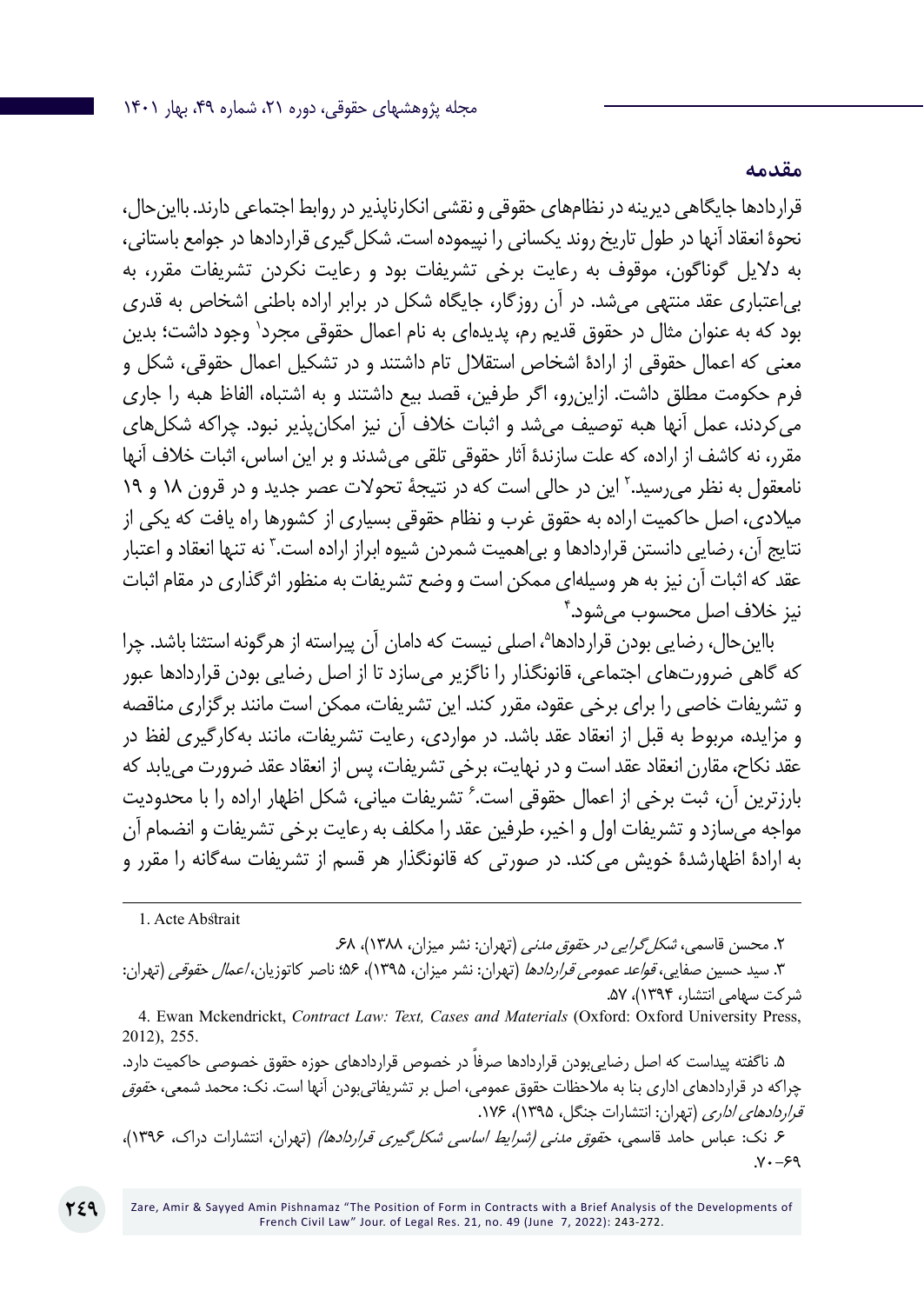در خصوص ضمانت اجرای تخطی از آن سکوت اختیار کند، این پرسش به میان میآید که سکوت قانونگذار را دراینخصوص، چگونه میتوان جبران کرد؟

این امر در اصالحات قانون مدنی فرانسه در سال 2016 مورد توجه قرار گرفت و کد ناپلئون را دستخوش برخی تغییرات دراینخصوص نمود. با توجه به جایگاه مهم حقوق فرانسه در خانوادۀ حقوق رومی ـ ژرمنی و سهم به سزای آن در تدوین قانون مدنی ایران، تبیین اصالحات قانونی و تطبیق آن با وضعیت حقوق ایران، ضروری به نظر میرسد. در این مقاله، ضمن تبیین مفهوم شکل و کارکردهای آن، سابقۀ حقوق فرانسه بررسی میشود و پس از آن تالش میشود تا قاعدۀ عمومی قابل استفاده در حقوق ایران دراینخصوص تمهید گردد.

#### **-1 مفهومشناسی**

در حقوق معاصر، اراده، مهمترین رکن اعمال حقوقی و به طور خاص، قراردادها به حساب میآید و اثر گذاری آن در جهان حقوق، متوقف بر اظهار آن است. نه اراده و نه شکل ابراز آن، نمی توانند مستقل از یکدیگر واجد اثر باشند. وجود شکل و اراده در هر عمل حقوقی ضرورت دارد و فقدان هر کدام، عمل حقوقی را بیاثر میکند. چراکه ارادۀ ابراز نشده، به ساحت اجتماع و جهان حقوق راه نمییابد و ضرورت آگاهی طرفین از خواستههای یکدیگر در قراردادها، مستلزم اظهار ارادۀ باطنی آنهاست و ازاینرو، ارادهای که در باطن شخص وجود دارد، ولی اظهار نشده است، هیچ تأثیری از خود بر جای نمی گذارد.<sup>۷</sup> از طرف دیگر، اعتبار اظهارات اشخاص نیز منوط به کاشفیت آنها از اراده باطنی اشخاص به عنوان رکن عمل حقوقی است و این اظهارات به خودی خود و بدون وجود ارادۀ باطنی، فاقد ارزش 8 حقوقی محسوب میشود که دراینخصوص، قاعده مشهور فقهی تبعیت عقد از قصد، همین مفهوم را افاده میکند.

بااینحال، مقصود از شکل در قراردادها، شکلهایی که فاعل عمل حقوقی به صورت کاملاً آزادانه و به قصد اظهار ارادۀ باطنی خویش انتخاب میکند، نیست. بلکه مراد، اشکال خاصی است که به صورت استثنایی و در عدول از اصل رضایی بودن اعمال حقوقی از جانب قانونگذار در انجام برخی اعمال حقوقی مقرر میشود و اشخاص را مکلف میکند تا ارادۀ ً باطنی خود را صرفا در قالب تعیینشده اظهار نمایند و یا آن شکل و تشریفات خاص، پس یا پیش از ابراز آزادانۀ اراده، به آن ضمیمه گردد. در هر حال، رعایت این شکل و تشریفات، از جانب فاعالن عمل حقوقی، ضروری است؛ چراکه در نظامهای حقوق نوشته، قانون، روشنترین نمونه قواعد حقوقی محسوب میشود و وصف بارز هر قاعدۀ حقوقی، الزامآوری است.<sup>۹</sup> در نتیجه، تشریفات مورد بحث نمیتواند تهی از

۷. ناصر کاتوزیان، *قواعد عمومی قرارداده*ا، جلد ۱ (تهران: شرکت سهامی انتشار، ۱۳۹۳-۱۵۰)، ۲۴۸-۲۵۰؛ صفایی، پیشین،  $YY - YY$ 

۸. اسدالله لطف*ی، قواعد فقه* (تهران: انتشارات خرسندی، ۱۳۹۳)، ۲۰.

۹. ناصر کاتوزیان، *فلسفه حقوق*، جلد ۱ (تهران: شرکت سهامی انتشار، ۱۳۹۵)،۳۹۰–۴۰۰؛ ناصر کاتوزیان*، فلسفه* ح*قوق،* جلد ۲ (تهران: شرکت سهامی انتشار، ۱۳۹۳)، ۱۲۰–۱۲۱۰؛ قدرت الله واحدی، *مقدمه علم حقوق* (تهران، نشر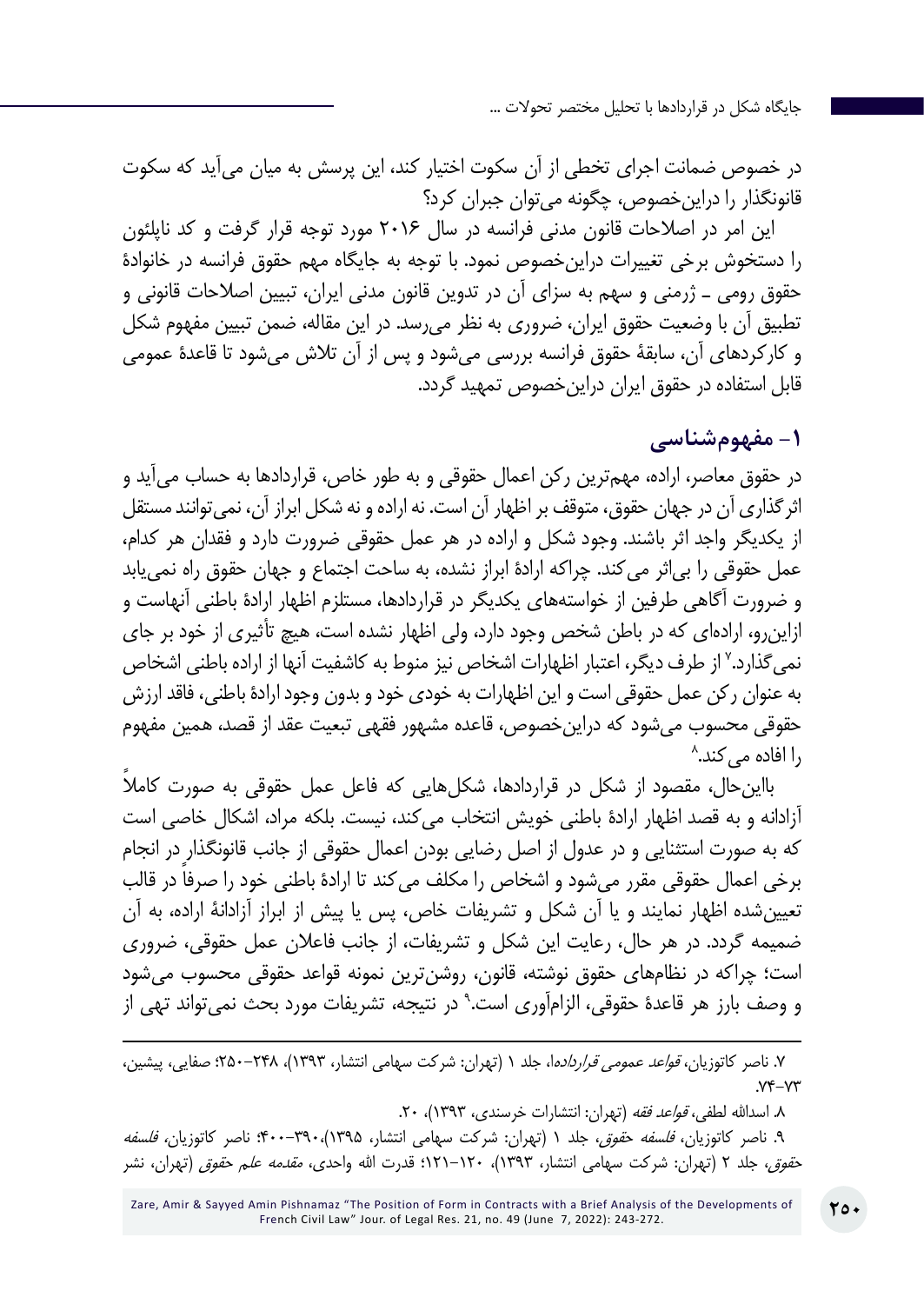وصف الزامآوری باشد. به بیان دیگر، امر قابل تأمّل در خصوص شکلهای مقرر از جانب قانونگذار، نه الزامآور بودن آنها، که ضمانت اجرای تخطی از حکم قانون است. ازاینرو، تمهید قاعدهای عمومی که جبران کنندۀ سکوت قانونگذار در خصوص ضمانت اجرای تخطی از شکلهای الزامی اعمال حقوقی باشد، ضروری به نظر میرسد.

آشنایی کامل با جایگاه شکل در قراردادها و تحلیل وضعیت حقوقی کنونی و تمهید قواعد مناسب دراینخصوص، مستلزم تبیین مفهوم مضیق و موسع شکل است که در این بخش به ترتیب مورد بررسی واقع میشود.

**ّق شکل در اعمال حقوقی -1-1 مفهوم مضی**

شکل و تشریفات در مفهوم مضیق، اموری را شامل میشود که عالوه بر شرایط اساسی صحت معامالت، در تشکیل برخی عقود دخالت دارند و ازاینرو، رعایت نکردن آنها به بطالن عقد منتهی میشود. اکثر حقوق دانان ایرانی، مفهوم شکل را به این مفهوم مضیق تقلیل دادهاند و آن را صرفا مؤثر در انعقاد عقد قلمداد کردهاند. `` تعریف تشریفات به اموری که زائد بر شرایط عمومی صحت معامالت در تشکیل عقد دخالت دارد، برخی از حقوقدانان را به این نتیجه رسانده است که عقد عینی نیز نوعی عقد تشریفاتی محسوب میشود.'' حتی برخی از حقوق دانان، دامنۀ تضییق را اندکی تنگ تر کردهاند و عقود تشریفاتی را عقودی دانستهاند که اظهار اراده باید در شکل خاصی به عمل آید و به این صورت، امور منضم به ارادۀ اظهار شده را از دایره تشریفات و مفهوم شکل خارج کردهاند12. به عنوان مثال، ورشکسته و طلبکاران او به عنوان طرفین قرارداد ارفاقی، در شیوۀ ابراز ارادۀ انشایی خود، محدودیتی ندارند. بااینحال، پیش از توافق طرفین، تشکیل مجمع عمومی طلبکاران با رعایت تشریفات قانونی الزامی است و به تصریح مادۀ 479 قانون تجارت، بدون اجرای این تشریفات، قرارداد منعقد نمیشود. اگر قراردادهای تشریفاتی را صرفاً قراردادهایی بدانیم که اولاً شیوۀ ابراز اراده در ً آنها با محدودیت مواجه است و ثانیا، نقض تشریفات، به بیاعتباری عقد میانجامد، قرارداد ارفاقی، مصداق قرارداد تشریفاتی نخواهد بود. چرا که شیوۀ ابراز ارادۀ طرفین این قرارداد، با محدودیت مواجه نیست. این در حالی است که اگر تشریفات را مطلق اموری بدانیم که زائد بر شرایط عمومی انعقاد

میزان، ۱۳۹۱)، ۳۴.

۱۰. سید حسن امامی، ح*قوق مدنی،* جلد ۱ (تهران: انتشارات اسلامیه، ۱۳۹۳)، ۲۲۰؛ مهدی شهیدی، ح*قوق مدنی* <sup>3</sup> )تهران: انتشارات مجد، 1385(، 21؛ محمد جعفر جعفری لنگرودی، ترمینولوژی حقوق )تهران: انتشارات گنج دانش، ۱۳۹۶)، ۴۵۸؛ سید مرتضی قاسم زاده، *مختصر قراردادها و تعهدات* (تهران: دادگستر، ۱۳۹۲)، ۳۸؛ سید حسین صفایی و دیگران، حقوق بیع بین المللی: بررسی کنوانسیون بیع بین المللی 1980 ،با مطالعـه تطبیقی در حقوق ایران، فرانسه، *انگلیس و ایالات متحده امریکا* (تهران: موسسه انتشارات دانشگاه تهران، ۱۳۹۷)، ۷۴؛ سید مصطفی محقق داماد و دیگران، ح*قوق قراردادها در فقه امامیه*، جلد ۱ (تهران، سازمان مطالعه و تدوین کتب علوم انسانی دانشگاهها (سمت)،  $(1795)$ ,  $177.$ 

> .11 مهدی شهیدی، تشکیل قراردادها و تعهدات )تهران: انتشارات مجد، 1394(، .85-84 ۱۲. کاتوزیان، *قواعد عمومی قراردادها*، جلد ۰۱ پیشین، ۸۸.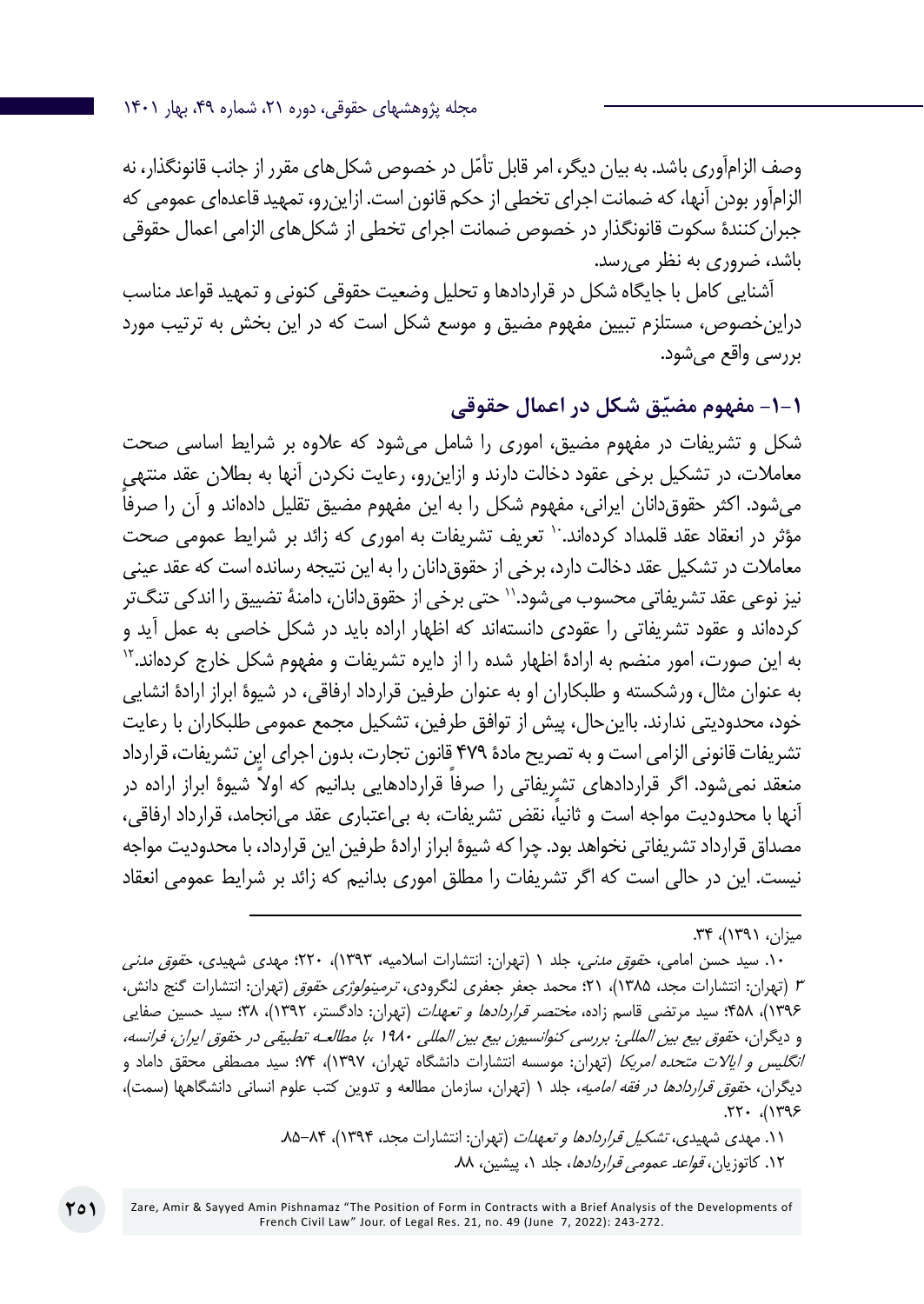عقد، در اعتبار قرارداد تأثیر دارد، قرارداد ارفاقی نیز یک قرارداد تشریفاتی محسوب خواهد شد. چرا که ارادۀ اظهارشدۀ طرفین قرارداد، به انضمام تشریفات پیش از حصول توافق، خالق یک ماهیت حقوقی خواهد بود که میتواند با تصدیق دادگاه، به عنوان یک عقد، تمامیت یابد.

## **-2-1 مفهوم موسع شکل در اعمال حقوقی**

به رغم پذیرش اصل رضایی بودن قراردادها، تمایل روزافزون مقنن به الزامی نمودن رعایت شکلهایی خاص در انجام اعمال حقوقی موجب شد که برخی از حقوقدانان از مفهوم مضیّق شکل دست شسته و تعریفی وسیعتر برای آن بیان کنند؛ به گونهای که بقای اصالت رضا و تحقق مراد مقنن، قابل جمع باشد. در نگاه این حقوقدانان، تمایل مقنن به شکلگرایی گستردهتر از آن است ً که بتوان تمام مصادیق را با یک عنوان توصیف کرد و رعایت نکردن هرگونه شکلی را صرفا با یک ضمانت اجرا پاسخ گفت. در نتیجه، هرگاه مقنن در یک عمل حقوقی خاص، آزادی شخص را در اظهار اراده محدود سازد یا او را پیش و پس از اظهار آزادانۀ ارادۀ خویش، به انجام پارهای تشریفات وادار کند، عقد از حالت رضایی خارج میشود. در این معنا، عقودی که پس از انعقاد باید مکتوب شوند یا پیش و پس از انعقاد آنها باید به اخذ مجوز شخص ثالث مبادرت کرد نیز شکلی محسوب میگردد.

توسعۀ قلمرو مفهومی شکل، موجب گستردگی مصادیق عقود شکلی میشود و ضمانت اجرای رعایت نکردن شکلهای مقرر را نیز متنوع میسازد. بدین معنی که بر خالف مفهوم مضیق شکل ً که رعایت نکردن آن صرفا با ضمانت اجرای بطالن پاسخ گفته میشد، مفهوم موسع شکل، طیف وسیعی از ضمانت اجراهای گوناگون را شامل میشود که هم میتواند دامنگیر عمل حقوقی و هم متوجه فاعل عمل حقوقی شود. بطالن، عدم نفوذ، عدم قابلیت استناد، دشواری در مقام اثبات از مصادیق حالت نخست، و مسؤولیت کیفری، مدنی، و انتظامی از مصادیق حالت دوم ضمانت اجرا  $^{\prime\prime}$ محسوب می شود. $^{\prime\prime}$ 

نمونۀ ً نسبتا کامل مفهوم موسع شکل را میتوان در خصوص معاملۀ مدیران با شرکت سهامی در حقوق تجارت ایران مشاهده کرد. دراین خصوص اولاً مادۀ ١٣١ لایحۀ قانونی اصلاح قسمتی از قانون تجارت، صریحاً این معاملات را به رغم آزادی طرفین در نحوۀ اظهار اراده، «تشریفاتی» دانسته است ً و ثانیا در صورتی که تشریفات مربوط به تصویب آنها توسط هیأت مدیرۀ شرکت و مجمع عمومی صاحبان سهام رعایت نشود، معامله مذکور به استناد ماده 130 ً قانون مذکور، نه باطل که صرفا قابل ابطال خواهد بود. از طرفی، در صورت تأیید هیأت مدیره و رد مجمع عمومی، معامله مذکور معتبر و مدیران متخلف در برابر شرکت واجد مسؤولیت مدنی خواهند بود14.

به عنوان نتیجۀ این تفکیک، میتوان گفت که عقود شکلی یا تشریفاتی در دو معنای خاص و عام به کار میرود. نقض تشریفات در معنای نخست، انعقاد عقد را مختل و آن را با بطالن مواجه

۱۴. محمدرضا پاسبان، *حقوق شرکتهای تجاری* (تهران: سازمان مطالعه و تدوین کتب علوم انسانی دانشگاهها (سمت)،  $\Delta$  $\mathcal{P}$ 

<sup>.13</sup> نک: قاسمی، پیشین، .55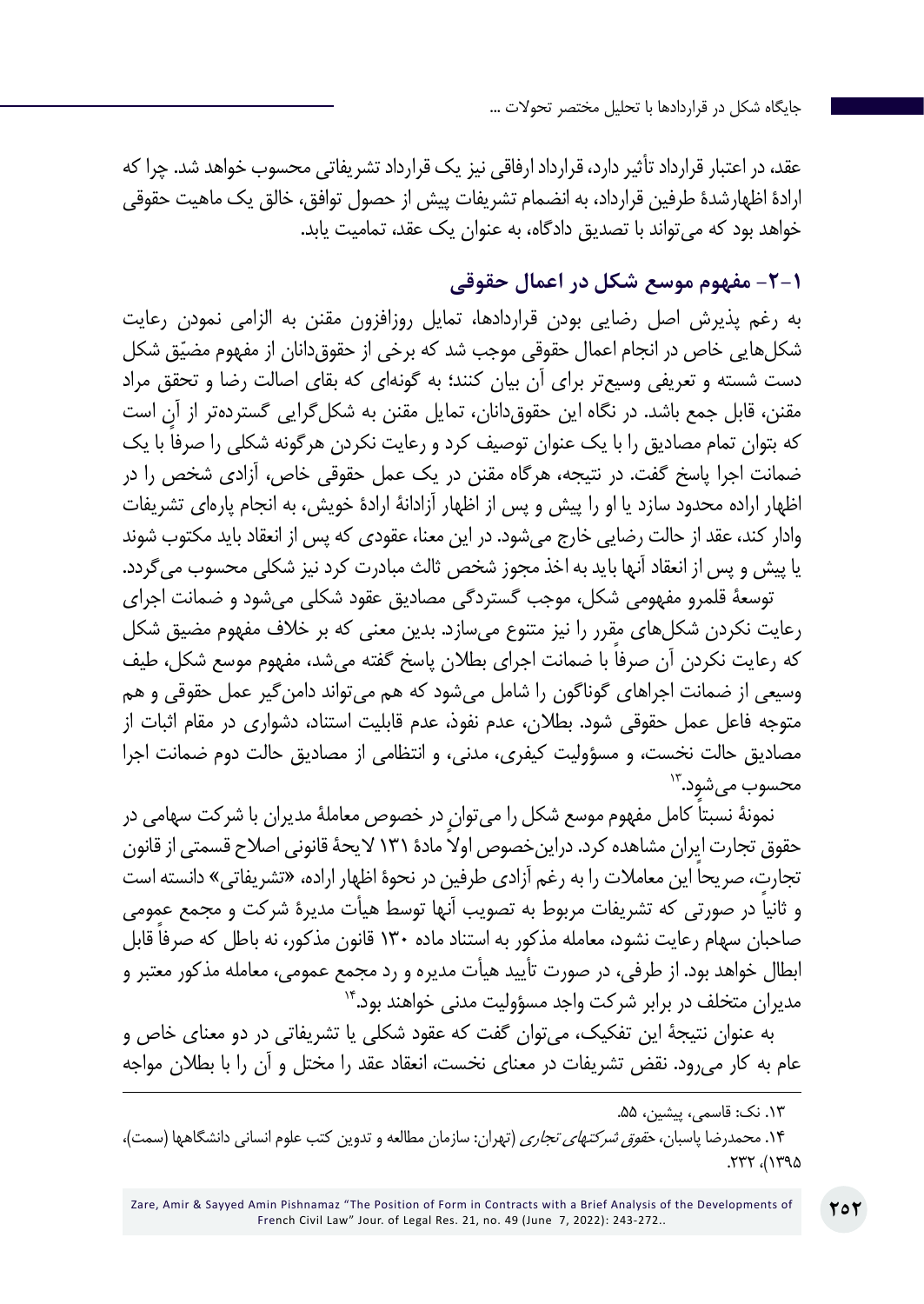مجله پژوهشهای حقوقی، دوره ،21 شماره ،49 بهار 1401

میکند. این در حالی است که نقض تشریفات در معنای دوم، میتواند ضمانت اجرای دیگری داشته باشد.

## **-2 کارکردهای شکلگرایی**

هرگونه وضع تشریفات و الزام اشخاص به رعایت شکلهای خاص در اعمال حقوقی، وقتگیر است و موجب صعوبت شهروندان می شود و ازاین رو باید دلیل قابل قبولی<sup>۱۵</sup> برای وضع تشریفات وجود داشته باشد. به عالوه، درک هدف قانونگذار از وضع تشریفات میتواند در یافتن ضمانت اجرای مناسب برای نقض قواعد مربوط به شکل اعمال حقوقی به کار آید. اهمیت درک کارکردهای شکلگرایی زمانی جدیتر میشود که تشریفات مقرر نه به دلیل سرکشی اشخاص که به دلیل جهل آنان نسبت به وجود تشریفات، رعایت نمیگردد و ازاینرو، بیاعتبار دانستن مطلق این عقود میتواند قابل انتقاد جلوه کند.<sup>۱۶</sup>

به طور کلی اهداف مقنن از وضع تشریفات در قراردادها را میتوان به دو دستۀ کلی اهداف حمایتی و اهداف نظارتی تقسیمبندی کرد. این اهداف در ادامه تبیین میگردد.

## **-1-2 کارکردهای حمایتی شکلگرایی**

شکلگرایی حمایتی با هدف حمایت از اراده فاعل عمل حقوقی، اشخاص ثالث و تسهیل فرایند اثبات توجیه میشود. این موضوعات در ادامه تبیین میگردد.

## **-1-1-2 کارکرد اثباتی شکلگرایی17**

یکی از معایب رضایی بودن قراردادها و امکان انعقاد آنها به هر شکل ممکن، گشوده شدن باب نزاع میان طرفین و افزایش شمار پروندههای دادگستری است. چرا که طرفین طی یک توافق معمولاً شفاهی اقدام به انعقاد عقد میکنند و تمهید خاصی از قبیل درج توافق در سند کتبی یا تالش برای حضور شاهدان به منظور آسان شدن اثبات عقد و مفاد آن نمیاندیشند و ازاینرو، امکان انکار اصل انعقاد عقد یا بروز اختالف در خصوص امر مورد توافق فراهم میشود. ازاینرو، مقنن با الزامی نمودن تشریفاتی همچون تنظیم سند عادی یا رسمی برای برخی عقود، در صدد تسهیل اثبات انعقاد عقد و تبیین شرایط آن و احراز قصد واقعی طرفین برمیآید.<sup>۱۸</sup> تأثیر این نوع از تشریفات بر پیشگیری از دعاوی نیز غیر قابل انکار است؛19 چرا که در صورت اختالف نظر طرفین در خصوص مفاد توافق،

Zare, Amir & Sayyed Amin Pishnamaz "The Position of Form in Contracts with a Brief Analysis of the Developments of French Civil Law" Jour. of Legal Res. 21, no. 49 (June 7, 2022): 243-272.

<sup>15.</sup> Good reason

<sup>16</sup>. Mckendrick, op.cit, 25273-2918.

<sup>17</sup>. Evidentiary Function

<sup>18.</sup> Jack Beatson, Andrew Burrows and John Cartwright*, Anson's Law of Contract* (New York: Oxford University Press, 2010), 76.

<sup>19</sup>. Jan M. Smits, *Contract Law: A Comparative Introduction* (Cheltenham: Edward Elgar Pub, 2014), 102-103.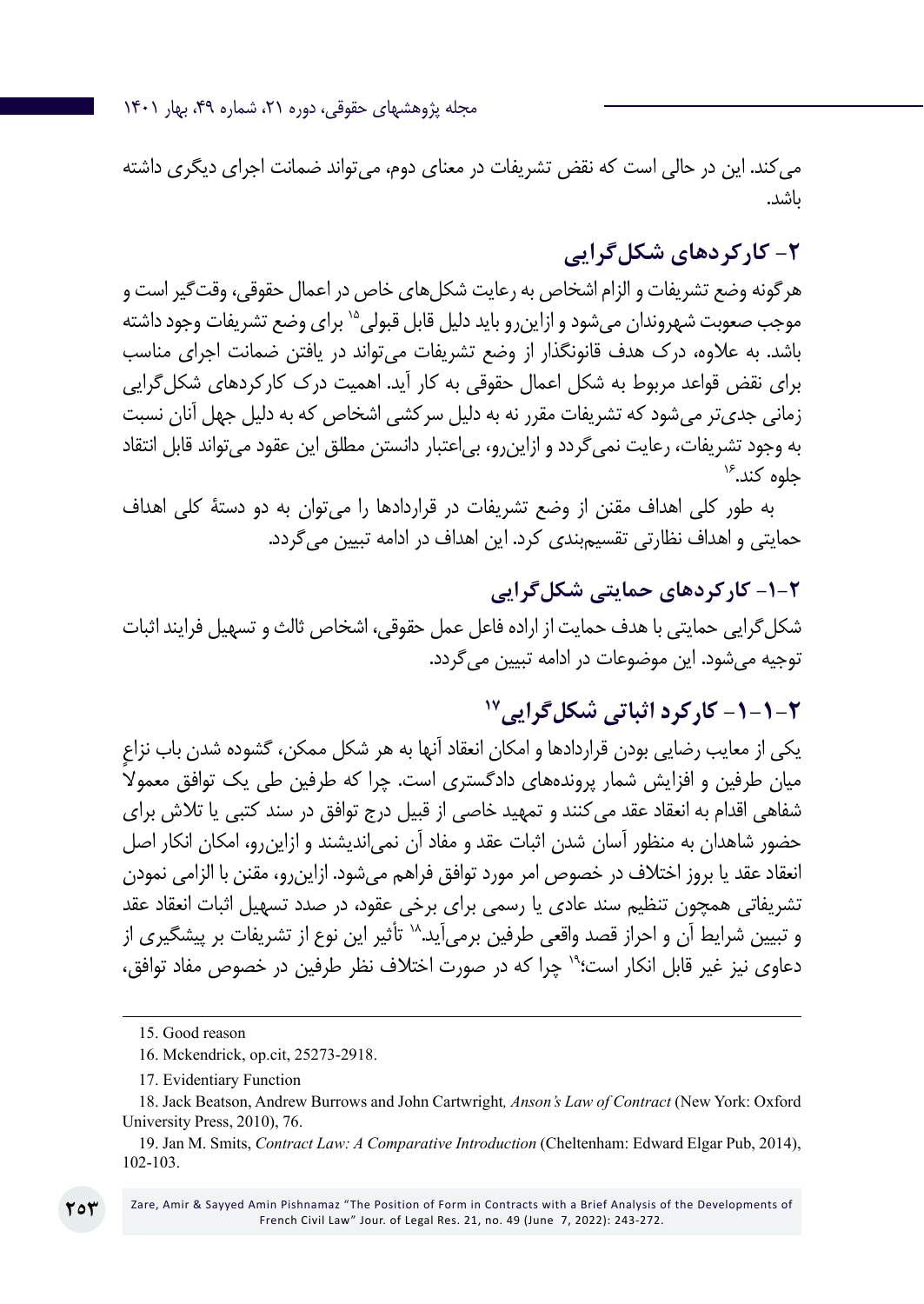امکان رجوع به سند مکتوب یا تمهیدی که به منظور ارائه در مقام اثبات فراهم شده است، وجود دارد و در بسیاری از موارد مانع از طرح دعوا میشود.

به عالوه، رضایی بودن اعمال حقوقی زمینه حیله در دادرسی را نیز فراهم میکند. چرا که حذف تشریفات از قراردادها این امکان را به وجود میآورد که اشخاص بتوانند با ادعای واهی و معرفی شاهدان نااهل، ادعای انعقاد عقدی را بنمایند که اساساً وجود خارجی ندارد. در راستای پیشگیری از بروز این امر، قانونگذاران معمولاً دامنهٔ امکان اثبات عقد به وسیله شاهدان را به شدت محدود می کنند<br>و اجازه نمی دهند که مدعی بتواند با معرفی شاهد، وقوع قراردادهای سنگین را نیز به اثبات برساند. <sup>۲۰</sup> این امر به صورت غیرمستقیم، شهروندان را به سوی تمهید ادلهای دیگر برای تسهیل فرایند اثبات سوق میدهد که مهمترین آن، درج توافق در یک سند کتبی است.

**-2-1-2 کارکرد احتیاطی شکلگرایی21**

طبیعت خاص برخی از قراردادها ایجاب میکند که انعقاد آنها به دور از شتابزدگی و توأم با دوراندیشی باشد. از طرفی، برخی از قراردادها به قدری مهم و به لحاظ اقتصادی، مخاطرهآمیز هستند که انجام آنها به صرف تراضی طرفین و بدون رعایت پارهای تشریفات، نمیتواند اشخاص را به دوراندیشی و احتیاط الزم وادار کند. دراینخصوص، مقنن با وضع پارهای تشریفات، به اشخاص در خصوص اهمیت عمل حقوقی مد نظر هشدار میدهد تا ضمن طوالنی شدن فرایند انعقاد عقد، از هرگونه بیاحتیاطی در انجام آنها پرهیز شود22. از سوی دیگر، همواره این ترس وجود دارد که عقود رایگان در اثر غلبۀ احساسات اشخاص منعقد گردد که این امر با هدف اصلی وضع این عقود که رایگانبخشی و احسان در نتیجۀ تأمل کافی است، مغایرت دارد. در نتیجه، وضع پارهای تشریفات به منظور وادار ساختن شخص به تأمل کافی و فروکش کردن احساسات او با گذشت زمان احساس مے ,شود.

نمونه بارز این کارکرد از شکل گرایی را می توان در عقود عینی دید که تسلیم مورد معامله شرط صحت آنهاست. چرا که ضرورت قبض مورد معامله در این دسته از عقود نه به دلیل ناتوانی ارادۀ اشخاص در ایجاد آثار حقوقی که به دالیلی از قبیل حفظ منافع اشخاص ثالث و آگاه ساختن طرفین از نتایج عقد است تا نتیجه عملی توافق خود را در عالم خارج ببینند و در اثر اشتباه یا غلبه عواطف اموال خود را از دست ندهند و از سوی دیگر، انتقالگیرنده نیز بتواند با مالحظۀ تصرف انتقالدهنده به مالکیت او اطمینان یابد.<sup>7۳</sup>

ضرورت تنظیم سند رسمی در برخی معامالت نیز در راستای همین هدف صورت میگیرد. چرا

.23 ناصر کاتوزیان، قواعد عمومی قراردادها، پیشین، .89

<sup>20</sup>. Gill Mertens and Tony Weir, Trans., *European Contract Law* (Oxford: Oxford University Press, 2017), 74.

<sup>21.</sup> Cautionary Function

<sup>22</sup>. Mertens and Weir, Trans., op.cit., 75.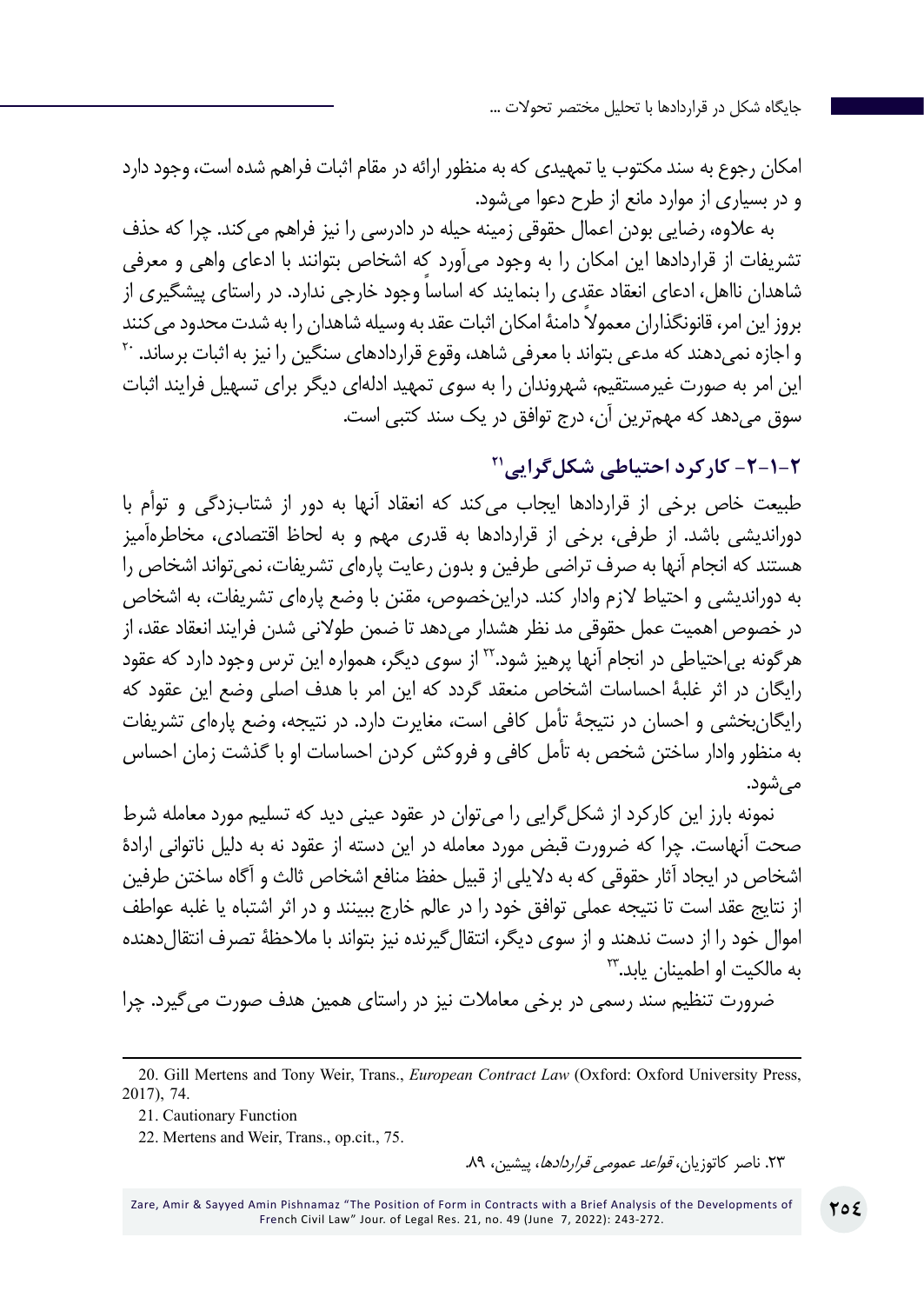مجله پژوهشهای حقوقی، دوره ،21 شماره ،49 بهار 1401

که این امر موجب طوالنی شدن فرایند انجام معامله و تأمل بیشتر شخص میشود و از طرف دیگر، تنظیم سند رسمی مستلزم دخالت سردفتر است که باید از علم طرفین به نتایج عمل حقوقی مدنظر مطمئن شود و اطمینان یابد که آنها دچار اشتباه نیستند و تردیدشان در خصوص عمل حقوقی به کلی از بین رفته است24. ضروری بودن رعایت تشریفاتی مانند تنظیم سند رسمی اگرچه فرایند انعقاد عقد را اندکی طوالنیتر میکند، موجب اخالل در زندگی حقوقی شهروندان نمیشود؛ چرا که لزوم تنظیم سند رسمی صرفا در قراردادهایی مقرر میشود که هر انسان در طول زندگی خود، به انعقاد تعداد<br>انگشتشماری از آنها مبادرت می کند و اهمیت وافر آنها، دخالت مأمور رسمی را توجیه می نماید.<sup>۲۵</sup>

## **-3-1-2 کارکرد اطالعرسانی شکلگرایی26**

این تصور که طرفین قرارداد، جایگاه یکسانی دارند و قادرند اطالعات الزم برای انعقاد عقدی که ً بر رضایت آزادانه آنها ابتنا دارد را شخصا جمعآوری کنند، مدتهاست با واقعیت فاصله گرفته است. ازاینرو، در حقوق برخی کشورها و از جمله، در دستورالعملهای صادر شده از سوی اتحادیه اروپا، در راستای ایجاد تعادل میان طرفین قرارداد، تولیدکنندگان و ارائهدهندگان حرفهای کاالها و خدمات مکلف شدهاند برخی اطالعات را پیش از انعقاد عقد در اختیار مصرفکنندگان قرار دهند که از جملۀ این عقود میتوان به مالکیت زمانی27 و فروش از راه دور28 اشاره کرد29.تعهد طرف حرفهای قرارداد به دادن اطالعات الزم به طرف دیگر عقد در حقوق کشورهای اروپایی نیز در همین راستا قابل تحلیل اس*ت*.<sup>۳۰</sup>

امروزه بسیاری از قانونگذاران تمایل دارند تا قراردادهایی را که یکی از طرفین در موضع ضعف قرار دارد و ازاینرو، نیازمند حمایت ویژهای است، در قالب نوشتاری تنظیم شود. به عنوان مثال میتوان به قراردادهای اجارۀ مسکن و پیشفروش ساختمان و قراردادهای مصرفکنندگان کاالها و خدمات اشاره کرد. ممکن است اصرار قانونگذار در خصوص ضرورت نوشتن قرارداد عجیب به نظر برسد؛ چرا که در هر حال، اکثر این قراردادها بدون اینکه الزامی از جانب قانونگذار وجود داشته باشد، به صورت کتبی تنظیم میشوند. بااینحال، نکتۀ قابل تأمل این است که هدف قانونگذار از الزامی ساختن نوشتن، صرف مکتوب نمودن قرارداد نیست؛ بلکه مراد مقنن این است که اطالعات خاصی پیش از انعقاد عقد یا همزمان با آن در اختیار طرف ضعیف قرارداد قرار گیرد تا از طریق در اختیار نهادن این اطلاعات و مکتوب نمودن آنها تا اندازهای از طرف ضعیف قرارداد حمایت شود.'آ

- 26. Information Function
- 27. Timeshare
- 28. Distance Selling
- 29. Smits, op. cit.,110 .
- 30. Ibid.,102 .

**255**

31. Mertens and Weir, Trans., op. cit., 75.

<sup>24</sup>. Mertens and Weir, Trans., op. cit., 77.

<sup>25.</sup> Smits, op.cit., 103-104.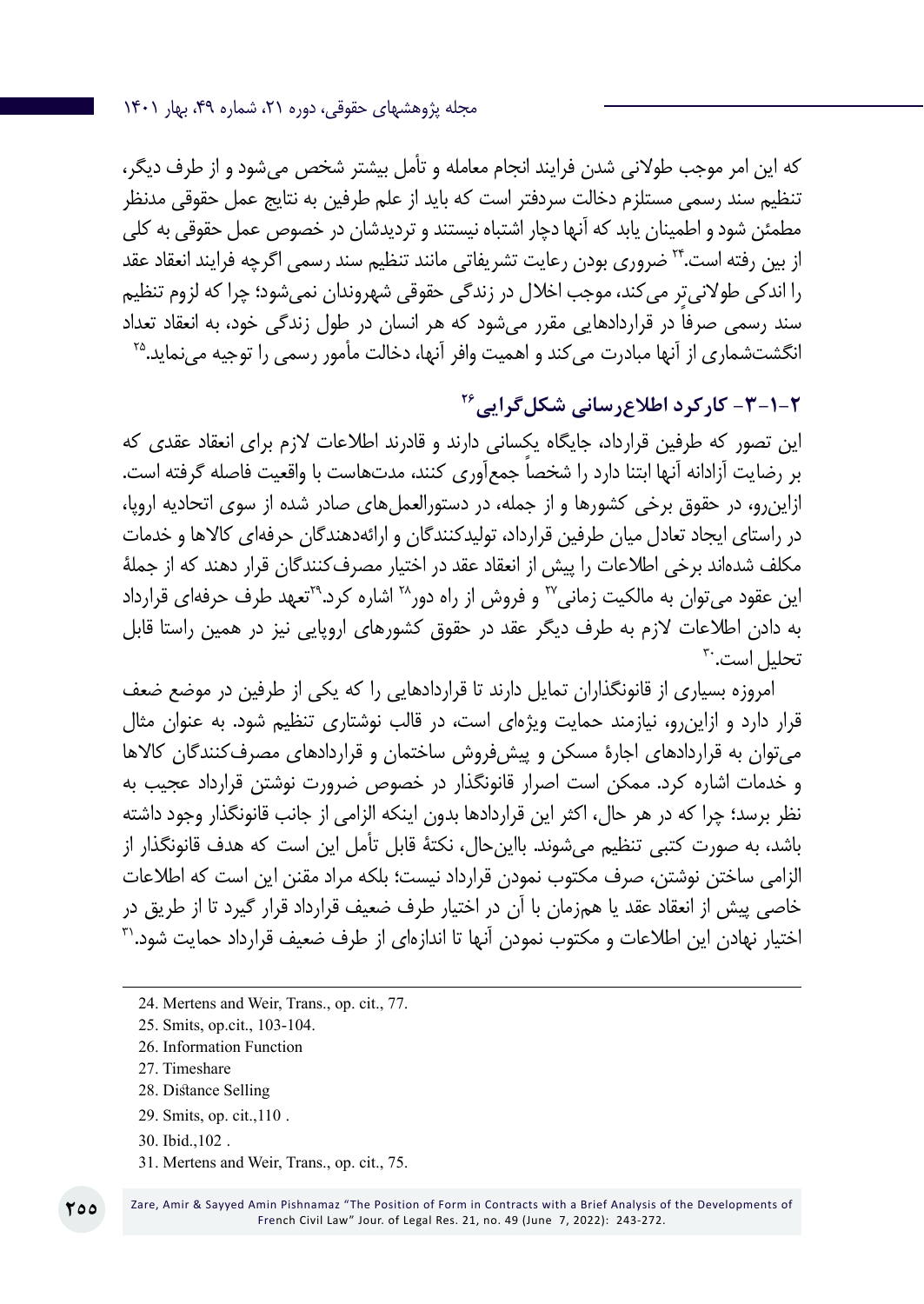فقدان این الزام میتواند طرف ضعیف را از در اختیار داشتن برخی اطالعات ضروری که مؤثر در تصمیمگیری وی خواهد بود، محروم کند.

البته همیشه اینگونه نیست که ضرورت در اختیار نهادن اطالعات ناشی از موقعیت نابرابر طرفین عقد باشد. بلکه دالیل دیگری نیز میتواند ضرورت ارائه اطالعات خاصی را به فاعل عمل حقوقی ایجاب کند. به عنوان مثال، برخی از نویسندگان، ضرورت تنظیم سند رسمی در معامالت مربوط به بیع اموال غیرمنقول در حقوق کشورهای رومی ـ ژرمنی را در راستای دخالت سردفتر در زمینه ارائه اطلاعات ضروری به خریدار تحلیل کردهاند. بدیهی است در چنین معاملاتی ضرورتا موقعیت طرفین نابرابر نیس*ت*.۳

**-4-1-2 کارکرد صالحیت بخش شکلگرایی به کمک دخالت اشخاص ثالث33** میتوان سه وضعیت را تصور کرد که اشخاص ثالث در انعقاد عقود دخالت میکنند و از آنجا که دخالت اشخاص ثالث، امری زائد بر شرایط اساسی اعتبار عقود محسوب میشود، عقد موصوف از حالت رضایی خارج و وصف شکلی و تشریفاتی مییابد. برخی از نویسندگان طی یک حکم کلی، دخالت اشخاص ثالث در مواردی که الزام قانونی دراینخصوص وجود دارد را در اعتبار34 قرار داد مؤثر تلقی کردهاند و رعایت نکردن این تشریفات را موجب بطلان عقد دانستهاند.<sup>۳۵</sup> چنین رویکردی نمیتواند در حقوق ایران مقبول واقع شود و نمونههای گوناگونی میتوان در نقض آن ارائه کرد. به عنوان مثال، دخالت نکردن سرپرست محجورین پیش یا پس از انجام عمل حقوقی در بسیاری از موارد نه موجب بیاعتباری مطلق که موجب عدم نفوذ میگردد.

حالت نخست دخالت اشخاص ثالث در وضعیتی معنا مییابد که طرف عقد، به جهتی قادر به دوراندیشی الزم نیست و در نتیجه، دخالت شخص ثالث برای ارزیابی عقد الزم است. مصداق این حالت، شخصی است که به لحاظ کمی سن یا ضعف قوای دماغی قادر به ادارۀ صحیح امور خویش نیست و ازاینرو، قانونگذار تکمیل برخی از معامالت او را که احتمال نفع و ضرر در آنها وجود دارد، منوط به دخالت شخص ثالثی می نماید تا نسبت به مفید بودن معامله، اطمینان حاصل شود.۳۶

حالت دوم ضرورت یافتن دخالت اشخاص ثالث در انجام برخی از معامالت، مربوط به وضعیتی است که قانونگذار بنا به مصالحی، شخصی را بر اعمال حقوقی شخصی دیگر مسلط میکند و درعینحال، این بیم وجود دارد که مصلحتی که موجب نصب ولی به مفهوم عام آن بر یک شخص شده است، از جانب سرپرست مراعات نشود و ازاینرو، در عین اینکه شخصی بر انجام اعمال حقوقی دیگری مسلط میگردد، تکمیل برخی از اعمال او به جهت مخاطرهآمیز بودن نفس عمل حقوقی و

33. Formality of Authorisation or Approval by Third Persons

34. Validity

.36 صفایی، پیشین، 132 و .136

<sup>32.</sup> Smits, op. cit.,102.

<sup>35</sup>. Ejan Mackaay, *Law and Economics for Civil Law Systems* (Cheltenham: Edward Elgar Pub, 2013), 453.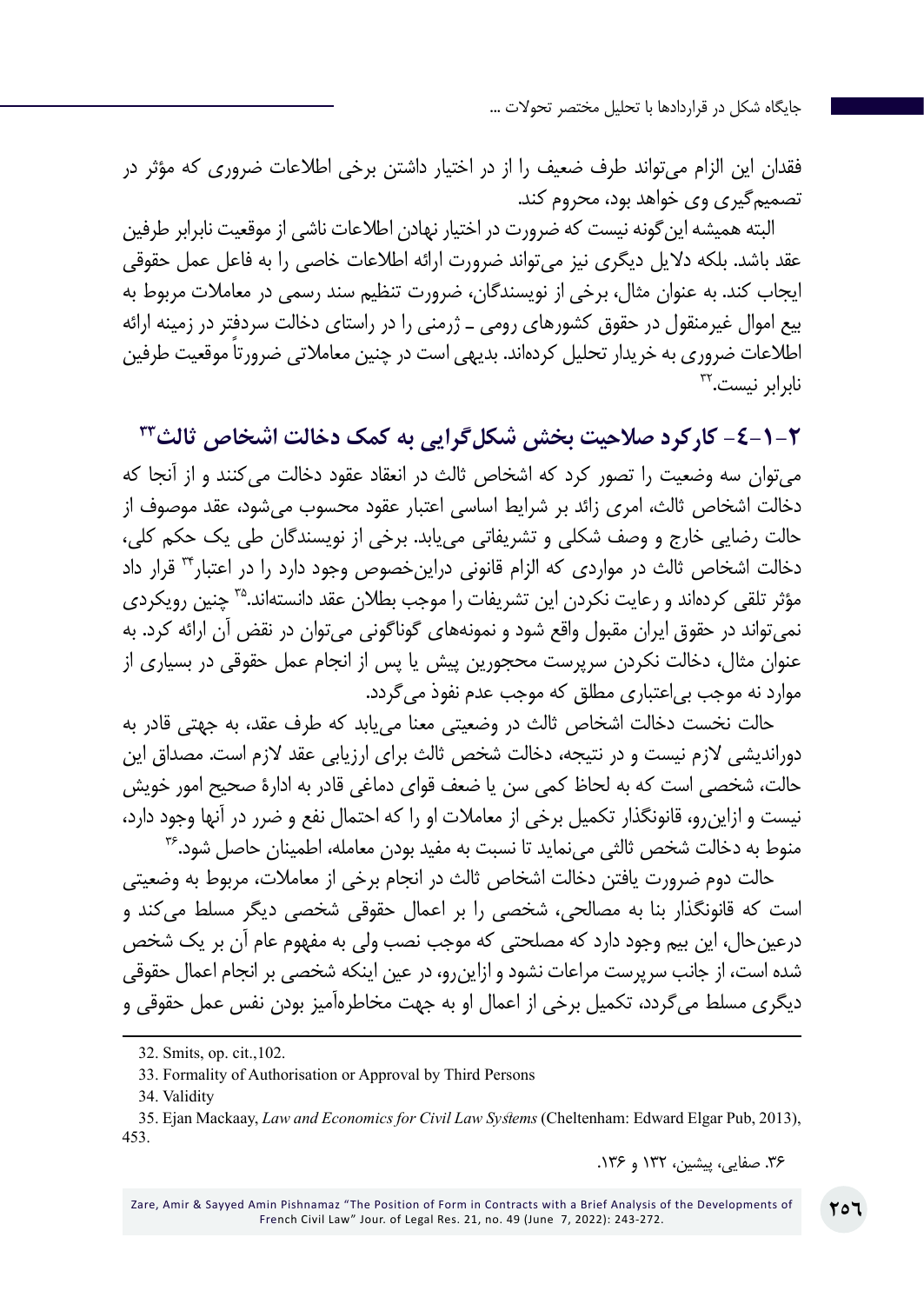در معرض اتهام قرار گرفتن سرپرست، منوط به تأیید مقامات عمومی میشود که نمونۀ بارز آن، برخی از تصرفات مهم قیّم در امور مولّی علیه، از جمله فروش و رهن اموال غیرمنقول اوست که ٍباید با تصویب دادستان صورت گیرد. چرا که از طرفی، این ضرورت وجود دارد که مولّی علیه شخصا نسبت به انجام اعمال حقوقی خویش اقدام نکند و از سوی دیگر، اطمینانی که نسبت به اولیای خاص به جهت روابط عاطفی و خونی وجود دارد نسبت به قیّم موضوعیت ندارد. $\mathbf{v}$ 

ً حالت سوم ضروت یافتن دخالت اشخاص ثالث در برخی عقود، هنگامی است که قرارداد مستقیما با حقوق اشخاص ثالث ارتباط دارد و ازاینرو کسب نظر از آنان در انجام معامله ضروری است. این وضعیت که بیشتر در حقوق تجارت موضوعیت مییابد، خود دو حالت دارد. صورت نخست آن زمانی است که قانونگذار طیّ یک حکم استثنایی به دیگران مجوز داده است که تحت شرایطی خاصِ در حقوق او دخالت نمایند و از آنجا که دخالت در حقوق دیگران، آن هم نه با هدف رعایت مصلحت آنان که به جهت نفعرسانی به خویش، امری به شدت خطرناک است، قانونگذار تشریفات خاصی را وضع می ً کند که معموال یکی از این تشریفات، کسب اجازه از دارندۀ حق است. در صورتی که تصمیمات سهامداران شرکت سهامی واجد وصف قراردادی و نه سازمانی باشد،^۳ میتوان به عنوان نمونۀ این وضعیت به مادۀ 42 الیحۀ قانونی اصالح قسمتی از قانون تجارت در خصوص تغییر حقوق صاحبان سهام ممتاز اشاره کرد که عالوه بر تصویب مجمع عمومی فوقالعاده، کسب رضایت دارندگان بیش از نصف سهام ممتاز ضروری دانسته شده است؛ این حکم، منطقی به نظر میرسد. چرا که در غیر این صورت، شرکت میتواند بالفاصله پس از اعطای این امتیازات، صاحبان آنها را از امتیازات مذکور محروم نماید39 و ازاینرو، ضروری دانستن رضایت دارندگان اینگونه سهام و به عبارت دیگر، تأیید تصمیم مجمع عمومی در خصوص این سهام توسط دارندگان آنها، در راستای حفظ حقوق دارندگان سهام ممتاز و جلوگیری از سوء استفاده مجمع عمومی از اختیارات خود توجیه می شود. ب

صورت دوم این امر، هنگامی است که اگر چه فاعل عمل حقوقی در حقوق خود تصرف میکند، بااینحال، عمل حقوقی مد نظر او به طور مستقیم و انکارناپذیری بر حقوق و منافع دیگران تأثیر میگذارد و ازاینرو، قانونگذار کسب رضایت آنان را ضروری دانسته است. به عنوان نمونه میتوان از انتقال سرمایه در شرکتهای اشخاص یاد کرد که برخالف شرکتهای سرمایه، محتاج تشریفات اخذ رضایت همۀ شرکاست؛ چرا که در این دسته از شرکتها نه سرمایۀ شریکان که شخصیت آنان محور اصلی شرکت را تشکیل میدهد<sup>۴</sup>و ازاین,رو، ورود و خروج شریکان از طریق انتقال سرمایه

.37 ناصر کاتوزیان، حقوق خانواده، جلد 2 )تهران، انتشارات گنج دانش، 1397(، .237 .38 برای دیدن اختالف نظرها نک: ربیعا اسکینی، حقوق شرکتهای تجاری، جلد 2 )تهران، سازمان مطالعه و تدوین کتب علوم انسانی دانشگاهها )سمت(، 1396(، 15؛ پاسبان، پیشین، .65 .39 اسکینی، پیشین، .92 .40 پاسبان، پیشین، .304 .41 همان، .73-72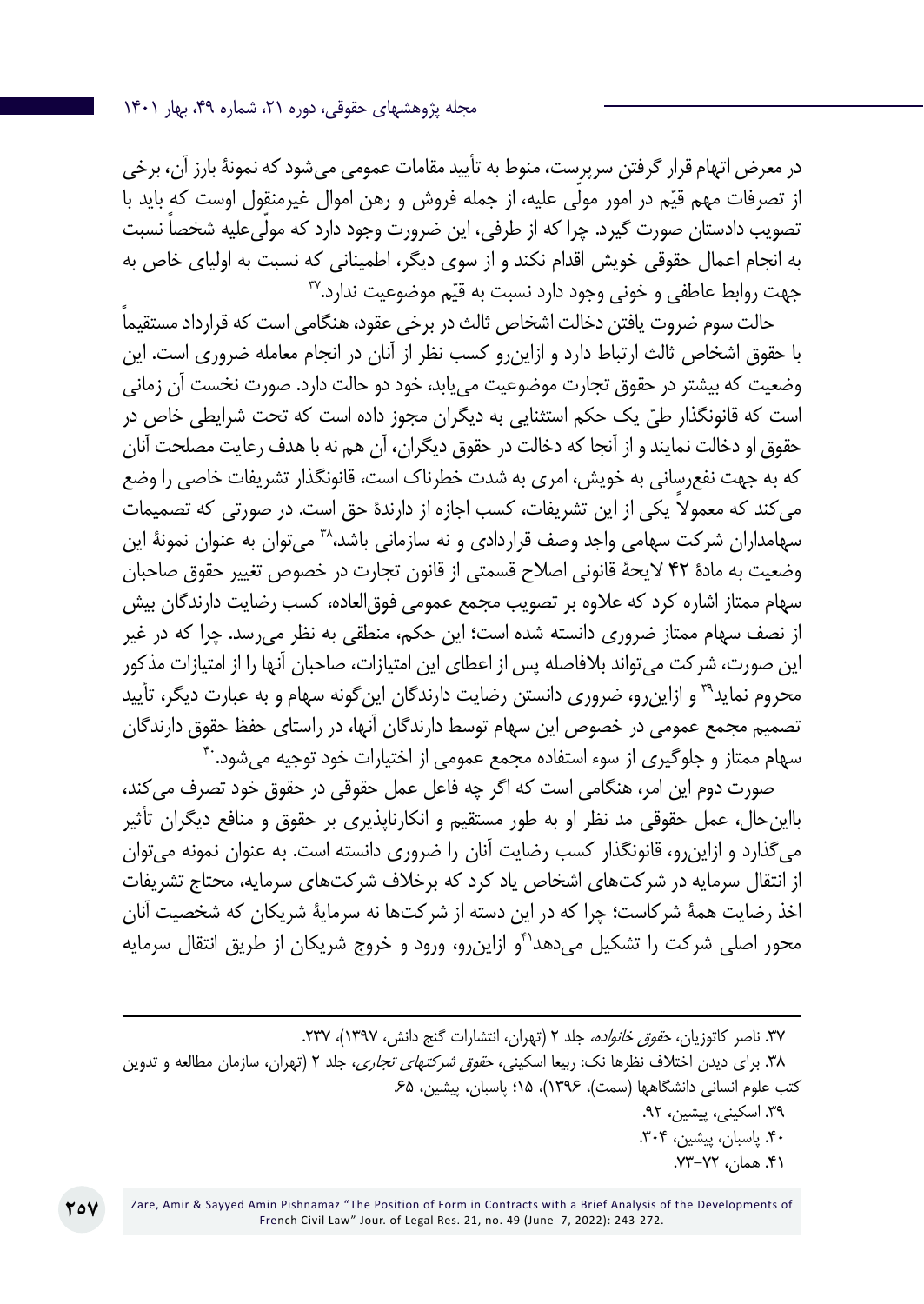بایدبااجازۀ سایر شریکان صورت پذیرد42.

## **-2-2 کارکرد نظارتی شکلگرایی**

با تجدید نظر در لیبرالیسم افراطی قرن 18 و 19 میالدی که مبتنی بر فرض موهوم آزادی و موقعیت یکسان همه اعضای جامعه در زندگی اجتماعی بود و با آشکار شدن شکافهای طبقاتی و بیعدالتی حاصل از تفوق مطلق اصل حاکمیت اراده، دولتها در حوزۀ ً اقتصاد، از صرفا تماشاگر بودن اعمال حقوقی خارج شدند و با توجه به نظریات مربوط به دولت رفاه<sup>۴۳</sup>، به صورت مستقیم به مداخله در این زمینه پرداختند. یکی از راههای مداخلۀ دولت در اقتصاد، محدود کردن آزادی اشخاص در انتخاب شکل اعمال حقوقی است. چرا که با پیشبینی یک شکل معین و الزامی که ارادۀ فردی باید در آن قالب اظهار گردد و یا حداقل در کنار آزادی اظهار اراده، آن شکل خاص را به همراه خود داشته باشد، امکان نظارت دولت بر اعمال حقوقی فراهم میشود. در نتیجه، نوعی شکلگرایی در حقوق معاصر پدیدار میشود که هدف اصلی آن اجرای اصول ارشادی دولتها در زمینههای مختلف و به ویژه، اصول اقتصاد ارشادی و کنترل اعمال حقوقی و هدایت آنها به سوی سیاستهای اقتصادی دولت است. این نوع از شکلگرایی را میتوان در قرارداد ارفاقی مشاهده کرد44.

#### **-3 جایگاه تشریفات در حقوق فرانسه**

در این بخش، جایگاه شکل در حقوق کشور فرانسه با مطالعه سیر تاریخی آن از روم باستان تا آخرین اصالحات آن در سال 2016 تبیین میشود. بیان تاریخ روم باستان دراینخصوص ازاینرو است که بیشتر مفاهیم و نهادهای حقوقی کشورهای دارای حقوق نوشته و از جمله، نظام حقوقی فرانسه ریشه در نظریات حقوقدانان روم باستان دارد45.

**-1-3 جایگاه شکل اعمال حقوقی در روم باستان**

بر خالف حقوق مدرن که هرگونه توافق میان اشخاص در صورتی که واجد شرایط اساسی صحت معامله باشد، معتبر تلقی میگردد، در حقوق روم توافق اشخاص برای معتبر شناخته شدن، باید عنصری را که به آن علت46گفته میشد، واجد میبود. در حقیقت، توافق اشخاص باید به لحاظ شکل یا محتوا در یکی از دستههای چهارگانۀ قراردادها قرار میگرفت و در صورتی که برای توافق مذکور، جایی در این تقسیمبندی قابل تصور نبود، آن توافق به دلیل فقدان رکن علت، به لحاظ حقوقی،

۴۲. کورش کاویانی، ح*قوق شرکتهای تجاری* (تهران: نشر میزان، ۱۳۹۵)، ۲۴۵.

43. Welfare State

.44 قاسمی، پیشین، .248-245

۴۵. روح الله آخوندی، «اشتباه در موضوع قرارداد با مطالعه تطبیقی در حقوق فرانسه و انگلستان» (رساله دکتری، تهران: دانشگاه تهران، 1389(، .17

46. Causae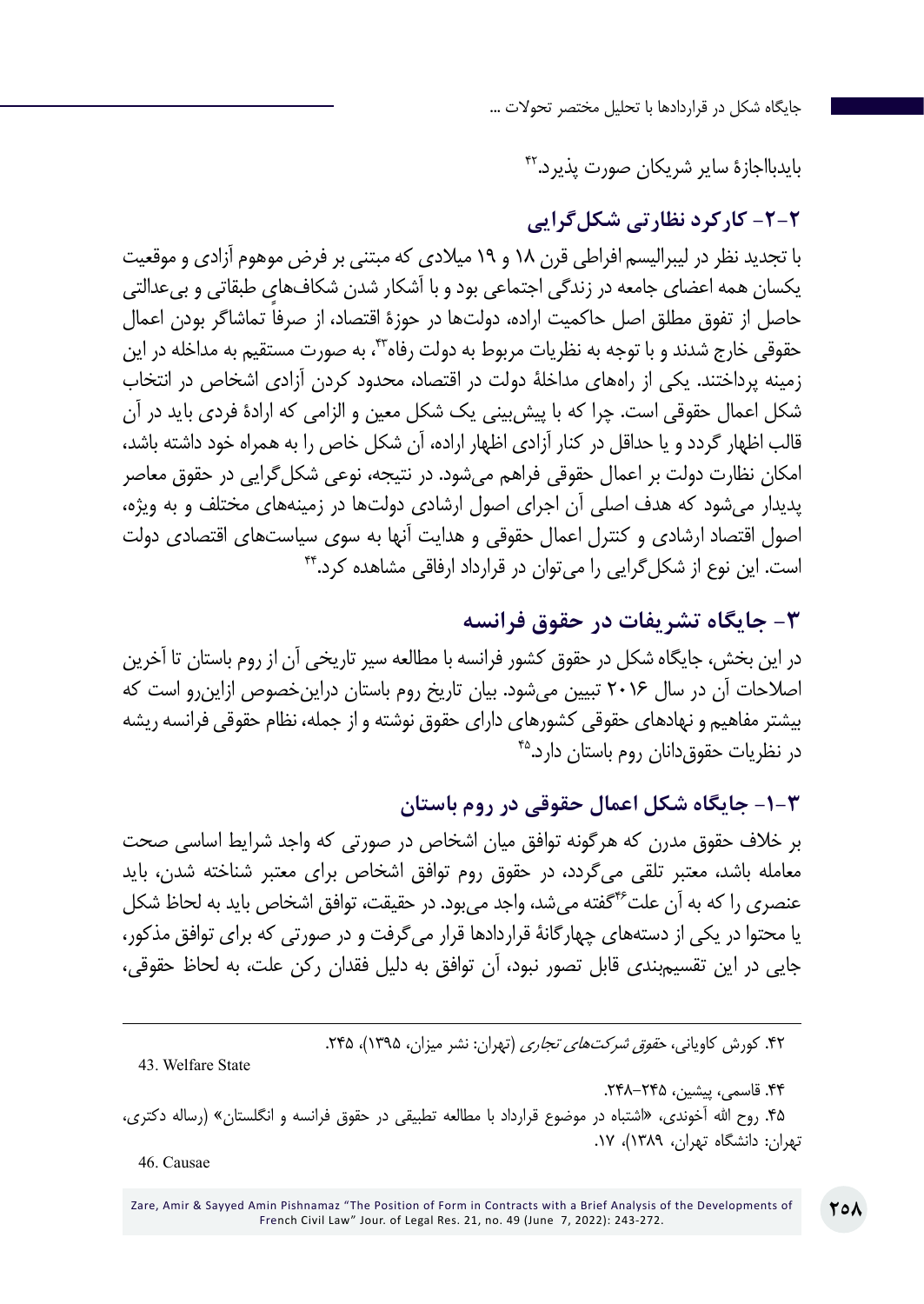مجله پژوهشهای حقوقی، دوره ،21 شماره ،49 بهار 1401

قراردادی لازمالاجرا محسوب نمی شد. چهار علت و در نتیجه، چهار دسته قراردادی که در حقوق روم باستان به رسمیت شناخته شده بود عبارت بودند از: الف: عقود عینی47 قراردادهایی را در برمیگرفت که عالوه بر توافق اشخاص، مستلزم تسلیم مورد معامله بود. ب: عقود شفاهی<sup>۴۸</sup> قراردادهایی را در برمیگرفت که علاوه بر توافق اشخاص، مستلزم ادای شفاهی برخی از الفاظ خاص بود. ج: عقود کتبی<sup>۴۹</sup> قراردادهایی را در برمی *گ*رفت که علاوه بر توافق اشخاص، مستلزم تنظیم سند کتبی و رعایت شکل نوشتاری بود. د: عقود رضایی <sup>۵۰</sup> قراردادهایی را شامل میشد که به صرف توافق اشخاص و بدون رعایت تشریفات<br>خاصی منعقد می شد. دستهٔ اخیر در بین عقود، تنها چهار مصداق در حقوق روم داشت.<sup>۵۱</sup> برخی از محققان ریشۀ این رویکرد حقوق روم باستان را در بینالنهرین جستجو میکنند. در

حقیقت، در اعصار بسیار دور که توتالیتاریزم در بینالنهرین و مصر حاکم بود، عقود و معامالت را کاهنان برای مردمان ترتیب میدادند و فهرستی از عقود را در اختیار داشتند که هرگونه تراضی را در قالبهای مذکور در آن فهرست میگنجاندند. این کار بعداً از بینالنهرین به یونان و ایتالیا سرایت کرد؛ چندان که در حقوق رومی هم کاتالوگ عقود پدید آمد. کاتالوگ عقود، لیست عقود بود و سدّ راه<br>آزادی اراده در قراردادها به شمار می فت.<sup>۵۲</sup>

**-2-3 جایگاه شکل اعمال حقوقی در قانون مدنی فرانسه پیش از اصالحات سال 2016 میالدی**

پیش از اصالحات سال 2016 میالدی، در فصل مربوط به شرایط اساسی اعتبار قراردادهای قانون مدنی فرانسه، هیچ مقررهای در خصوص شکل قراردادها وجود نداشت و مقررات مربوط به شکل قرارداد، اغلب در فصل مربوط به اثبات و به طور پراکنده، در مقررات ناظر به تأثیر قرارداد بر اشخاص ثالث، بیان شده بود. به عالوه، تشریفات مربوط به اعتبار اعمال حقوقی نیز به طور جداگانه و در هر عمل حقوقی خاص ذکر شده بود و این تشریفات، شکلهای گوناگونی از قبیل اسناد دستنویس، اسناد امضا شده و اسناد رسمی را در بر میگرفت. بااینحال، هیچ تردیدی نیست که قانون مذکور،

51. George Mousourakis, *Roman Law and the Origins of the Civil Law Tradition* (New York: Springer Publishing, 2015), 128-129

۵۲. محمد جعفر جعفری لنگرودی، *الفارق،* جلد ۱ (تهران: انتشارات گنج دانش، ۱۳۹۵)، ۲۰۱.

Zare, Amir & Sayyed Amin Pishnamaz "The Position of Form in Contracts with a Brief Analysis of the Developments of French Civil Law" Jour. of Legal Res. 21, no. 49 (June 7, 2022): 243-272.

<sup>47</sup>. Contractus Re

<sup>48</sup>. Contractus Verbis

<sup>49.</sup> Contractus Litteris

<sup>50.</sup> Contractus Consensu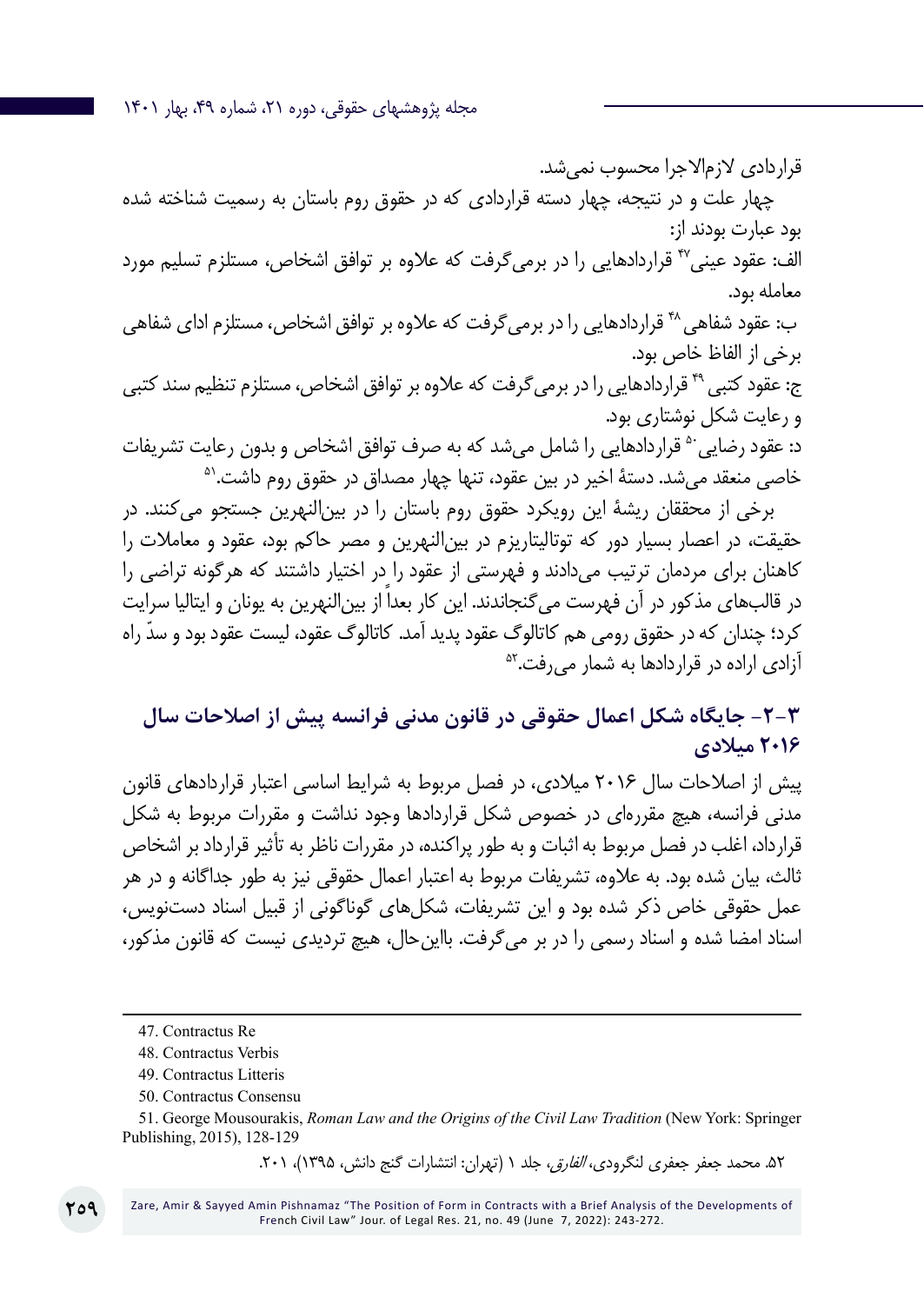رضایی بودن اعمال حقوقی را اصل، و وجود تشریفات در اعمال حقوقی را استثنا تلقی کرده بود.<sup>۵۳</sup> در خصوص علت تصریح نکردن قانون مدنی فرانسه به اصل رضایی بودن قراردادها میان حقوقدانان اختالف نظر وجود دارد. با اینکه برخی از حقوقدانان تصریح نکردن به رضایی بودن قراردادها را بداهت این اصل در زمان تنظیم و تصویب قانون مدنی این کشور، یعنی قرن ۱۹ میلادی، می دانند<sup>۹</sup>۴، نویسندگان دیگری علت تصریح نکردن قانونگذار فرانسوی به اصل حاکمیت اراده به عنوان مبنای اصل رضایی بودن اعمال حقوقی را نه شدت بداهت که اختالف قابل توجه در خصوص این اصل میدانند و معتقدند مقنن فرانسوی دراینخصوص، آگاهانه سکوت کرده است تا از تیررس انتقادات<br>مصون بماند.<sup>۵۵</sup>

در هر حال، اصل رضایی بودن قراردادها در حقوق فرانسه حکومت مطلق ندارد و بخش قابل توجهی از قراردادها را قراردادهای تشریفاتی تشکیل میدهند. پیش از اصالحات اخیر، حقوقدانان فرانسوی، تشریفات را به دو دستۀ کلی تشریفات اثبات و تشریفات اعتبار قرارداد تقسیم میکردند. در صورتی که یک تشریفات جنبۀ اثباتی داشته باشد، تخلف از آن به کمک دلیل کتبی و در صورت ممکن نبودن ارائۀ دلیل کتبی، با ارائۀ هر دلیل دیگری قابل جبران تلقی میشد و به اعتبار عقد خللی نمیرسید. در مواردی که قانونگذار ضمانت اجرای تخلف از تشریفات را به روشنی بیان نمیکرد، از آنجایی که دادگاههای این کشور اصولاً جایگاه مهمی برای شکل عمل حقوقی در نظر می گرفتند، تشریفات مذکور را از قسم تشریفات مؤثر در اعتبار عقد تلقی می کردند و نقض تشریفات را با بطلان<br>مطلق یاسخ می گفتند.<sup>عه</sup>

## **-3-3 جایگاه شکل اعمال حقوقی در قانون مدنی فرانسه پس از اصالحات سال 2016 میالدی**

قانون مدنی فرانسه که ناپلئون بناپارت تدوین آن را از تمام فتوحات خود ارزشمندتر میدانست، با سپری شدن بیش از دو قرن از زمان تصویب، در بخش قراردادها، دستنخورده باقی مانده بود. بااینحال، مقنن فرانسوی بنا به دالیلی پس از مدتها به این نتیجه رسید که میراث ناپلئون را به دست پارهای اصالحات بسپارد. نخستین دلیلی که اصالح کد ناپلئون را ضروری مینمود، کهنگی و نقصان مقررات حقوق قراردادهای این کد بود که محاکم این کشور را در جهت تطبیق این مقررات ً با مقتضیات روزگار، ناگزیر از ارائه تفاسیری کامال متفاوت با ظاهر قانون مدنی کرده بود که این امر، خصوصیت بارز سیستمهای حقوقی دارای حقوق نوشته مبنی بر تبیین قواعد حقوقی در پرتو

53. John Cartwright, *Stefan Vogenauer, and Simon Whittaker, Edit., Reforming the French Law of Obligations* (Oxford: Hart Publishing, 2009), 533-535.

.55 عطاءاهلل بیگدلی، »حاکمیت اراده در فقه امامیه، نظام رومی- ژرمنی و حقوق ایران؛ درآمدی مبنایی- فلسفی«، پژوهشنامه حقوق اسلامی ۴۱ (۱۳۹۵)، ۱۲۹. ۵۶. سیمون وایت تیکر، *اصول قراردادها در حقوق فرانسه*، ترجمه حسن رهپیک (تهران: انتشارات خرسندی، ۱۳۸۵)، .76-74

<sup>54.</sup> Smits, op. cit., 101.

Zare, Amir & Sayyed Amin Pishnamaz "The Position of Form in Contracts with a Brief Analysis of the Developments of French Civil Law" Jour. of Legal Res. 21, no. 49 (June 7, 2022): 243-272.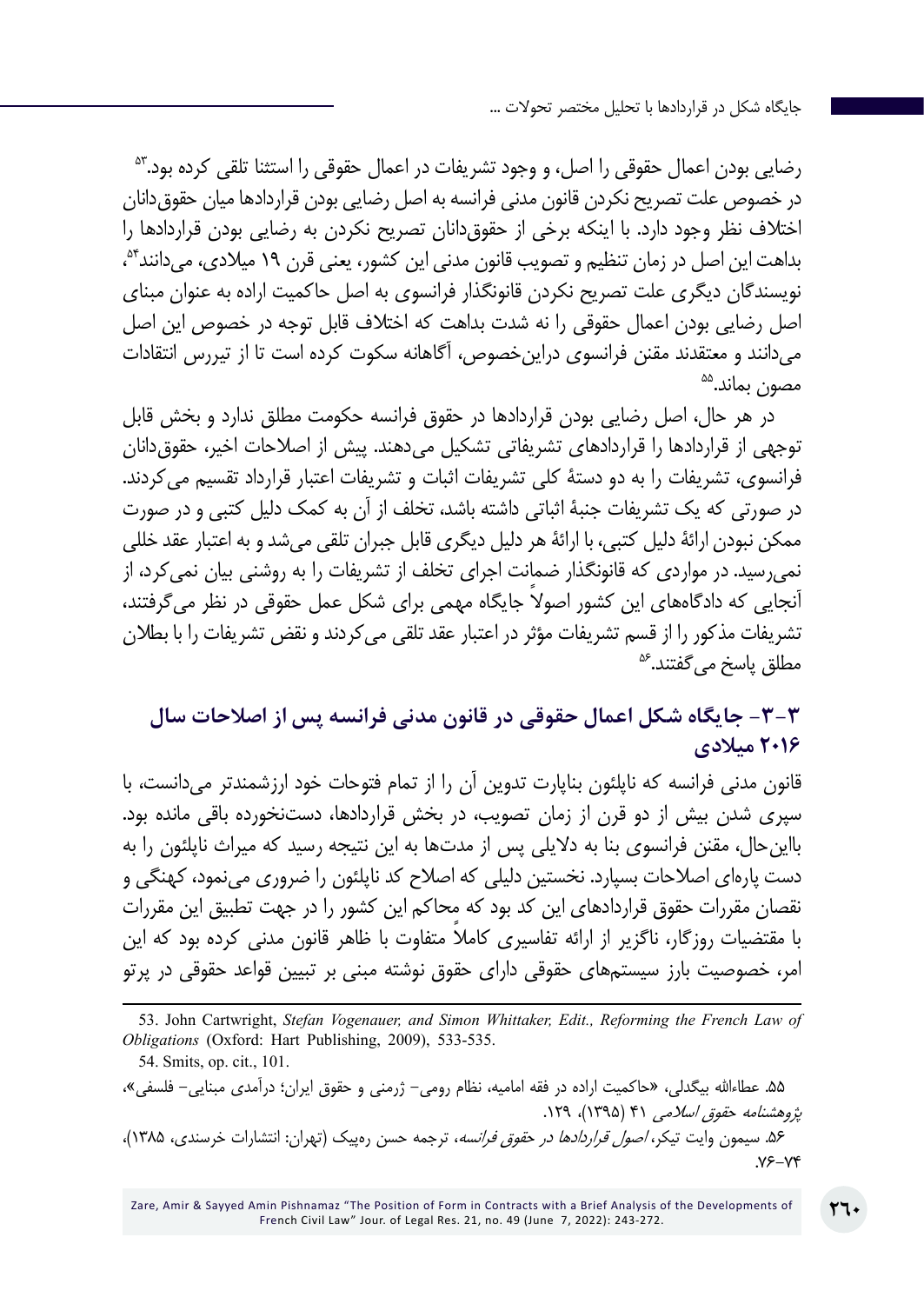قانون را نقض میکرد. دومین دلیل این بود که قانون مدنی فرانسه به رغم تأثیرگذاری گسترده در سطح جهان در سالهای نخست تصویب، به جهت رکود چندین سالۀ دستگاه قانونگذاری این کشور و از طرف دیگر، تحوالت روزافزون اجتماعی، اثرگذاری خود را در سطح جهان از دست داده بود. در نهایت، حقوق قراردادهای فرانسه که نوعی حقوق سنتی به حساب میآمد، در قیاس با حقوق کشورهایی مانند انگلستان و آمریکا در قرن بیست و یکم، جذابیت چندانی برای فعاالن تجاری و اقتصادی نداشت و در معاملات بین|لمللی، انتخاب مطلوبی به عنوان قانون حاکم بر قرارداد محسوب<br>نمی شد.<sup>۵۷</sup>

طی اصالحات به عمل آمده در سال 2016 میالدی، در صدر ماده 1172 به اصل رضایی بودن قراردادها تصریح میشود و سپس در ادامه، بیان می ً شود که در صورتی که استثنائا شکل خاصی برای قرارداد مقرر شده باشد، رعایت نکردن آن به بطالن قرارداد منتهی میشود. در ادامۀ مادۀ 1173 نیز عنوان میشود که شکلهایی که با هدف اثبات عقد یا قابلیت استناد در برابر اشخاص ثالث وضع میشود، تأثیری بر اعتبار قرارداد ندارد. در نتیجه، وضع تشریفات علیاالصول مؤثر در صحت عقد است و دخیل دانستن تشریفات در اثبات یا عدم قابلیت استناد محتاج تصریح مقنن است.

اصالحات اخیر قانون مدنی فرانسه دراینخصوص، موضوعی نیست که در سایر نظامهای حقوقی فاقد سابقۀ تقنین باشد و بتوان به عمل قانونگذار فرانسوی وصف نوآوری و ابتکار داد. چرا که چنین مقررهای که ضمن تصریح به اصل رضایی بودن قراردادها، رعایت نکردن تشریفات را علیاالصول موجب بطلان عقد تلقی می کند، اولاً نوعی مهر تأیید زدن بر رویه قضایی این کشور پیش از اصلاح<br>قانون مدنی است<sup>۵۸</sup> و ثانیاً، در همۀ نظامهای حقوقی ارویای قارهای نظیر این مقرره وجود دارد.<sup>۵۹</sup> تمایل نظامهای حقوقی اروپای قارهای به باطل دانستن قراردادهای فاقد تشریفات مقرر، به اندازهای است که حتی اگر مقصود مقنن از وضع تشریفات به طریقی به جز رعایت تشریفات حاصل شده باشد نیز عمل حقوقی بیاعتبار محسوب میشود. به عبارت دیگر، رعایت این تشریفات نه طریقیت، که موضوعیت دارد. به عنوان مثال، در صورتی که قرارداد ضمانت از وامگیرنده، به صورت کتبی تنظیم نشده باشد و در عین حال، کارمند بانک هشدارهای الزم را در خصوص اهمیت قرارداد و تعهدات ضامن به او داده باشد، طبق دستورالعملهای اتحادیه اروپا، ضامن تعهدی در خصوص تأدیه دین وامگیرنده ندارد. ٔ پیداست که اگر وضع تشریفات، صرفا به منظور آگاهسازی ضامن از خطرات ضمانت، صورت گرفته باشد، آگاه ساختن وی از طرق دیگر و از جمله، با هشدارهای کارمند بانک نیز میتواند این غرض را محقق کند. بیاعتبار دانستن ضمانت ضامن با وجود هشدارهای کارمند بانک، معنایی جز موضوعیت داشتن شکل انعقاد ضمانت ندارد و در نتیجه، ضمانت در هر حال، باید

.58 وایت تیکر، پیشین، .76

- 59. Mckendrickt, op.cit., 256.
- 60. Mertens and Weir, Trans., op. cit., 85.

Zare, Amir & Sayyed Amin Pishnamaz "The Position of Form in Contracts with a Brief Analysis of the Developments of French Civil Law" Jour. of Legal Res. 21, no. 49 (June 7, 2022): 243-272.

<sup>57</sup>. Solene Rowan, "The new French law of contract", *International & Comparative Law Quarterly* 66 (2017), 806-08.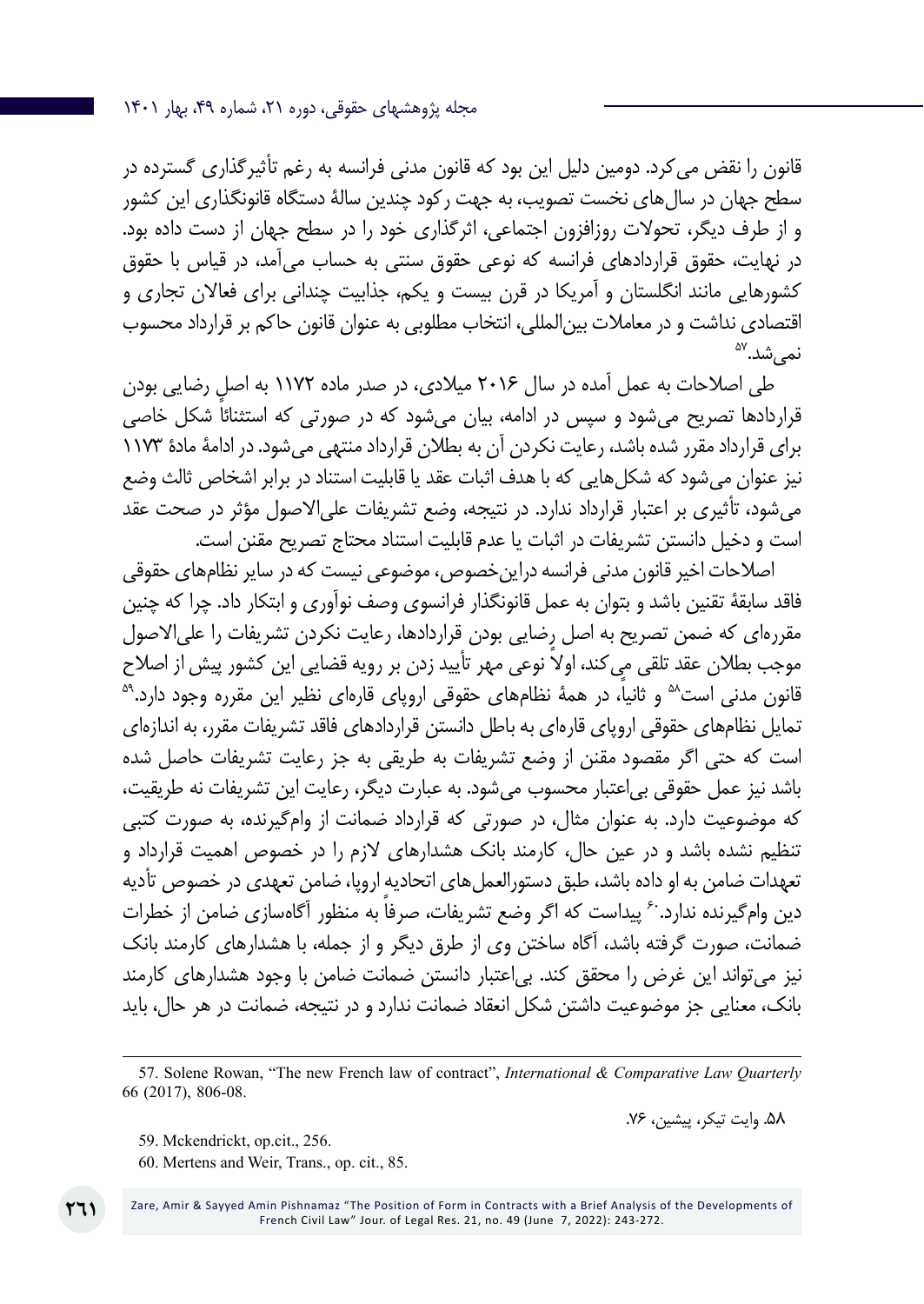به شکل کتبی منعقد گردد.

وضع اینگونه مقررات مورد انتقاد برخی از حقوقدانان واقع شده است. به عقیده آنان، تردیدی نیست که وضع تشریفات در انجام پارهای از قراردادها توأم با مقاصدی خیرخواهانه از سوی مقنن بوده است. بااینحال، اعمال هرگونه اصالحات، اگر نتواند بیعدالتیها را کاهش دهد، حداقل نباید به افزایش بیعدالتیها دامن بزند. ازاینرو، اگرچه مطابق قاعدۀ عمومی، رعایت تشریفات مقرر در اعمال حقوقی ضرورت دارد و نباید جایگاه تشریفات را تضعیف کرد، بااینحال و به همین میزان، ضروری است که قانون به میزان کافی انعطافپذیر باشد تا در صورت رعایت نکردن تشریفات، نتایج غیر قابل قبولی به بار نیاید.'<sup>۶</sup> در حقیقت، اگر تشریفاتی در راستای حمایت از یکی از طرفین مقرر شده باشد، همیشه اینگونه نیست که باطل دانستن عقد فاقد تشریفات بتواند منافع او را از معتبر دانستن عقدی که تشریفات مقرر را فاقد است، بهتر تأمین کند.

برخی از حقوقدانان، وضعیتهایی را تصور کردهاند که قرارداد به رغم فقدان تشریفات مقرر، از اعتبار نمی|فتد:

نخست: در صورتی که تشریفات یک قرارداد در راستای حمایت از یکی از طرفین مقرر شده باشد و خود قانونگذار اجازه دهد که قرارداد فاقد تشریفات، در صورتی که منافع شخص مورد حمایت اقتضا نماید، یک قرارداد معتبر تلقی شود.

دوم: در صورتی که یکی از طرفین یا هر دو طرف قرارداد، بدون اینکه نگران تشریفات قرارداد باشند، تعهدات خویش را انجام دهند. در این صورت، نفس اجرای قرارداد، نقص مذکور را مرتفع میکند. قانونگذار نیز گاهی به این امر تصریح مینماید.

سوم: هنگامی که یکی از طرفین قرارداد تشریفاتی، آن را رضایی قلمداد میکند و طرف دیگر، با اعتماد قابل توجیه به گفتههای او، اقدام به انعقاد عقد مینماید، شخص اول که به رضایی بودن عقد تصریح کرده است، نمی تواند به تشریفاتی بودن قرارداد استناد و خواهان بی اعتبار شمردن آن به دلیل رعایت نکردن تشریفات مذکور شود. این امر در محاکم فرانسه )پیش از اصالحات سال 2016( تحت عنوان سوء استفاده از حق مورد استناد قرار می گیرد.<sup>۶۲</sup>

## **-4 وضعیت حقوق ایران**

اگرچه با وجود مقرراتی همچون مواد 191 و 193 قانون مدنی تردیدی در خصوص به رسمیت شناخته شدن اصل رضایی بودن قراردادها در حقوق ایران باقی نمیماند، بااینحال، مفهوم شکل و تأثیر آن بر قراردادها در هالهای از ابهام قرار دارد؛ چرا که قانون مدنی ایران هیچ اشارهای به این موضوع نکرده است و بسیاری از قوانینی که آزادی اشخاص در شکل اظهار اراده را به نوعی محدود نمودهاند، سرشار از ابهام است و ازاینرو، تبیین جایگاه شکل در حقوق ایران ضروری به نظر میرسد.

<sup>61</sup>. See: Ben McFarlane, *Land Law: Text, Cases, and Materials* (Oxford: Oxford University Press,2012), 193.

<sup>62</sup>. Smits, op. cit., 117.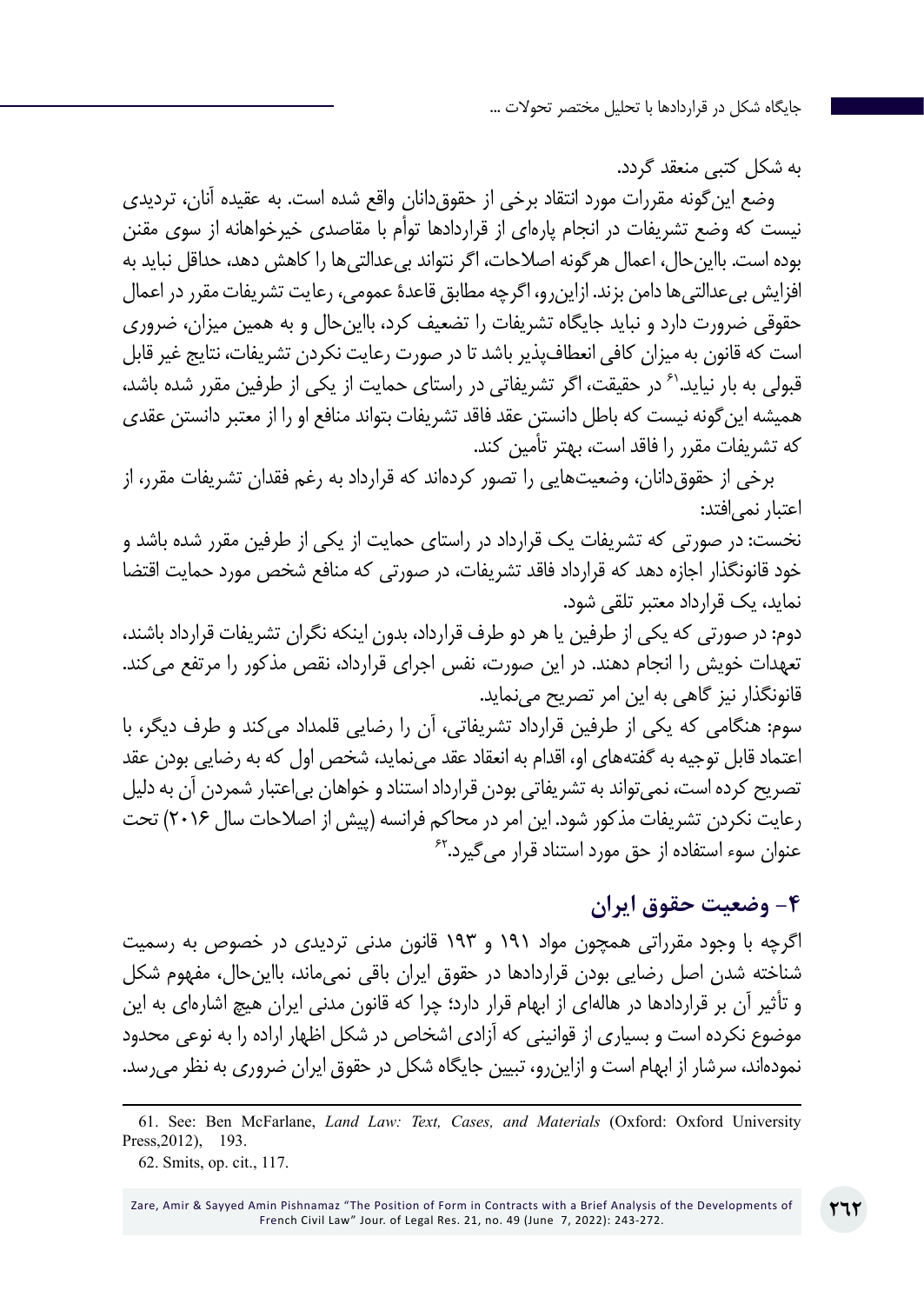در این بخش، ابتدا موضع فقه امامیه دراینخصوص به طور مختصر بررسی میشود و سپس تالش میشود که ضمانت اجرای عمومی تخطی از تشریفات در حقوق ایران استخراج گردد. مرور موضع فقه امامیه ازاینرو است که اصل 167 قانون اساسی، در صورت سکوت، قضات را مکلف به رجوع به منابع فقهی و فتاوای معتبر نموده است و طبق مادۀ 3 قانون آیین دادرسی دادگاههای عمومی و انقالب در امور مدنی، اصول حقوقی در صورتی میتواند مستند حکم دادگاه واقع شود که مغایرتی با شرع نداشته باشد.

#### **-1-4 جایگاه شکل قراردادها در فقه امامیه**

شکل اظهار اراده در فقه امامیه مسیر پرفراز و نشیبی را پشت سر گذاشته است و از نوعی شکلگرایی شدید در میان متقدمین به سوی آزادی اظهار اراده در بین معاصران گرایش پیدا کرده است که مرور مختصر و فشردۀ این تحولات، میتواند راهگشا باشد. ً<sup>۶۳</sup> صرف نظر از اختلاف نظر در خصوص ماضویت و عربیت الفاظ، فقهای متقدم تأکید خاصی بر شکل لفظی اظهار اراده و مدخلیت آن در صحت عقود و بالاخص عقود لازم داشتند<sup>۶۴</sup> و ضمن تأکید بر مشهور بودن این امر و حتی ادعای اجماع،65 سایر اشکال اظهار اراده، از جمله داد و ستد، اشاره و نوشتار را جز در فرض ناتوانی متعاقد از ادای لفظ نمیپذیرفتند. به عبارت دیگر، سایر اشکال اظهار اراده نه مستقل از شکل لفظی و در عرض آن، که در طول آن قرار داشت و ازاینرو در فرض توانایی شخص نسبت به ادای الفاظ، سایر اشکال اظهار اراده مردود شمرده میشد66. برخی از فقها، حتی در فرض قابلیت دادوستد در تبیین مقصود متعاقدین، استفاده از لفظ را ضروری تلقی می کردند.<sup>۶۷</sup> ازاین رو، می توان دلیل اصلی این امر را عقیده فقهای متقدم مبنی بر توقیفی بودن عقود و ایقاعات دانست. نتیجۀ این دیدگاه این است که فقدان دلیلی که بر امکان استفاده از غیر الفاظ دلالت نماید، موجب منتفی شدن استفاده از سایر روش های<br>اظهار اراده می شود.<sup>۶۸</sup>

.63 برای دیدن گزارش جامع و کامل تحوالت فقه امامیه در خصوص جایگاه اراده و شیوۀ ابراز آن نک: قاسمی، پیشین: .141-124

.64 حسن بن یوسف بن مطهّر حلّی )العالمة الحلي(، تذكرة الفقهاء، جلد 10 )قم: مؤسسة آل البيت عليهم السالم إلحياء التراث، ١۴٢٠ ه.ق)، ٧؛ حسن بن يوسف بن مطهّر حلّي (العلامهٔ الحلي)، *قواعد الأحكام في معرفهٔ الحلال و الحرام*، جلد ٢ (بیجا: بیi، بیتا)، ١۶؛ محمد بن حسن بن يوسف حلّی(فخر المحققین)، *إيضاح الفوائد في شرح مشكلات القواعد*، جلد 3 ) قم: مؤسسه اسماعيليان، 1387 ه.ق(، .12

.65 زینالدین بن علی بن احمد عاملی )الشهيد الثاني(، الروضة البهية في شرح اللمعة الدمشقية، جلد 2 )قم: دارالعلم، ۱۳۸۸)، ۱۷-۱۸؛ زین|لدین بن علی بن احمد عاملی (الشهید الثانی)، *مسالک الأفهام إلى تنقیح شرائع الإسلام*، جلد ۳ )بیجا: مؤسسة المعارف االسالمية، بیتا(، .147

.66 شمس الدین محمد بن مکی بن احمد عاملی )الشهيد األول(، الدروس الشرعية في فقه اإلمامية، جلد 3 )قم: مؤسسة النشر الاسلامي التابعة لجماعة المدرسين، بيتا)، ١٩١–١٩٢.

.<br>۶۷ نجم الدين جعفر بن حسن حلي (محقق حلي)، *شرائع الإسلام في مسائل الحلال و الحرام*، جلد ٢ (قم: مؤسسه اسماعيليان، ١۴٠٨ ه.ق)، ٧.

.68 على بن عبد العالي جبل عاملي (المحقق الثاني)، *جامع المقاصد في شرح القواعد*، جلد ۴ (قم: مؤسسه آل البيت←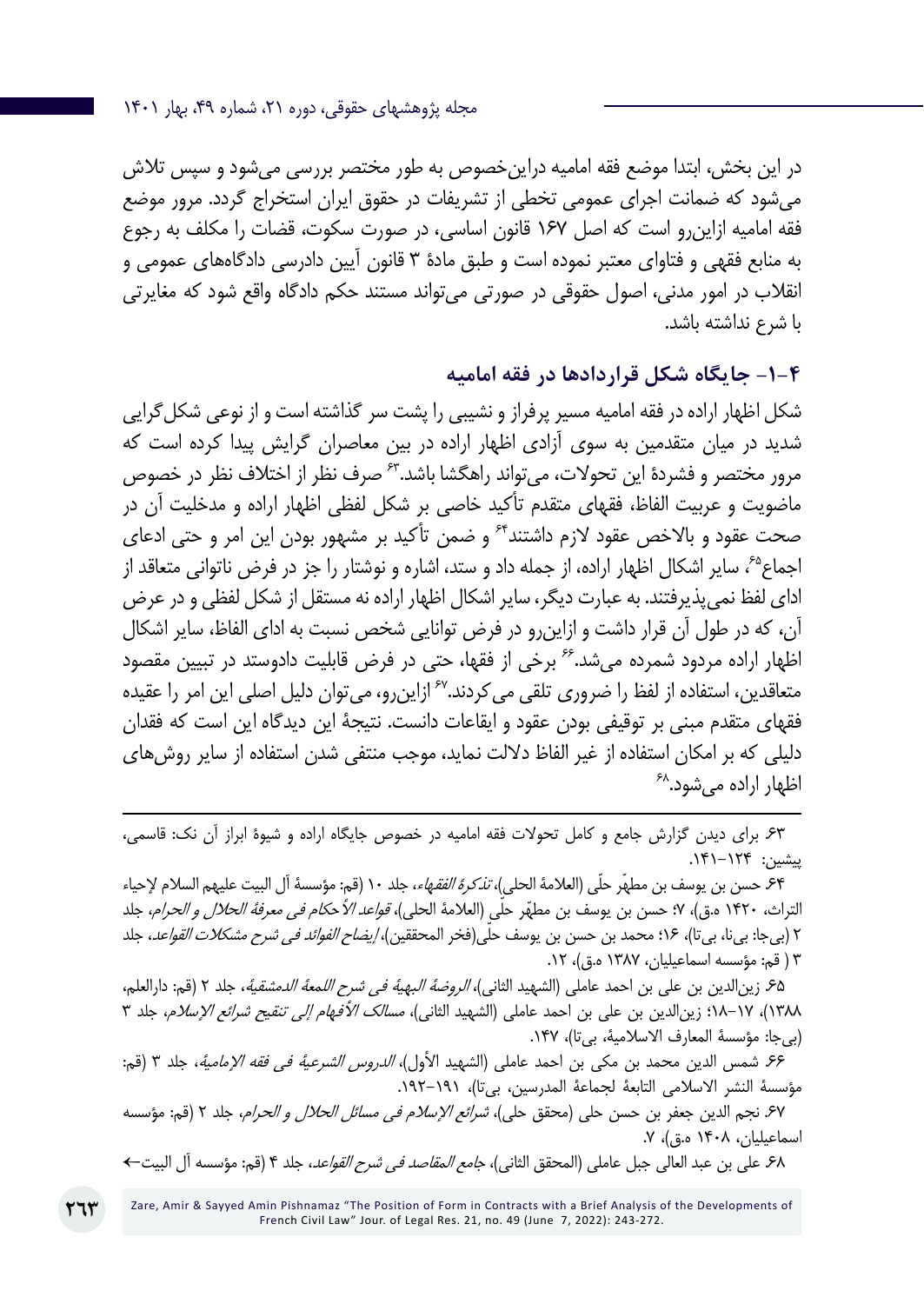تأکید فقهای متقدم بر شکل لفظی اظهار اراده در سیر تاریخی فقه امامیه مورد تطور واقع شد و دیدگاهشان توسط فقهای متأخر مورد تعدیل قرار گرفت. متأخرین ضمن نفی توقیفی بودن عقود و ایقاعات69،استقالل سایر اشکال را در اظهار اراده به رسمیت شناختند؛ چرا که از دیدگاه آنان، آنچه اهمیت دارد، نه لفظ که کشف مراد اشخاص است و این امر، به کمک هر وسیلهای که حاکی از قصد باطنی اشخاص باشد، امکانپذیر است70. اگرچه این امر، موضع قاطع متأخرین نیست و همچنان برخی از آنان بر استفاده از الفاظ تأکید می *ک*نند و ضمن ادعای اجماع نسبت به این موضوع، استعمال<br>لفظ را در صورت توانایی متعاقدین، شرط صحت عقود می دانند.<sup>۷</sup>

گرایش متأخرین به سوی آزادی اظهار اراده توسط فقهای معاصر نیز ادامه پیدا میکند و در نهایت، موجب به رسمیت شناختن آزادی اشخاص در شکل اظهار اراده میگردد. این گروه از فقها ً معتقدند که تأکید بر الفاظ صرفا به دلیل روشنی الفاظ در داللت بر مقصود باطنی است. عقود و ایقاعات فاقد حقیقت شرعی هستند™ و تأکید متقدمین بر الفاظ، صرفاً محصول اجتهاد آنان و نه ناش*ی* از ادلۀ شرعی است 73 و ازاینرو، آنچه اهمیت دارد، اظهار قصد باطنی است و دراینخصوص، الفاظ خصوصیتی ندارند تا استقالل را از سایر اسباب اظهار اراده سلب کنند. در نتیجه، قصد باطنی به هر وسیلهای اعم از لفظ و فعل که اظهار شود، معتبر است74.

برخی از معاصران نیز به قدری از نظر مشهور فاصله میگیرند که سایر اشکال اظهار اراده را در جایگاهی برتر نسبت به الفاظ مینشانند؛ به عقیدۀ ً ایشان، اوال با نگاهی به واقعیات جامعه مشخص می شود که انعقاد عقود اصولاً نه با ادای الفاظ که به صورت معاطاتی منعقد می شود<sup>۷۵</sup> و ثانیاً، به رغم تخفیف جایگاه شکل کتابت توسط مشهور فقها، امروزه مهم ً ترین اعمال حقوقی صرفا به صورت نوشتاری قابل انعقاد است و با توجه به اینکه برخالف عبادات، نمیتوان عقود را توقیفی دانست، تردیدی در اعتبار عقودی که با این اشکال منعقد می شوند، وجود ندارد.<sup>۷۶</sup>

الزم به ذکر است که برخالف حقوق روم باستان، هیچگاه در حقوق اسالمی، اعمال حقوقی مجرد مجال ظهور نیافتند؛ چرا که بر اساس قواعد مهمی همچون تبعیت عقد از قصد، یکی از شرایط

عليهم السلام، ١۴١۴ ه.ق)، ۶۰. .69 السيد مير عبد الفتاح الحسيني، العناوين الفقهية، جلد 2 )قم: مؤسسة النشر اإلسالمي التابعة لجماعة المدرسين، ۱۴۱۷ ه.ق)، ۷. ٧٠. الشيخ أحمد بن محمّد الأردبيلي (المقدّس الأردبيلي)، *مجمع الفائدة والبرهان في شرح إرشاد الأذهان*، جلد ٨ (بيجا: مؤسسة النشر الإسلامي، بیتا)، ۱۴۴–۱۴۵. ٧١. الشيخ محمد حسن النجفي الجواهري، *جواهر الكلام،* جلد ٢٢ (بيروت: دار إحياء التراث العربي، ١۴٣٠ ه.ق)،  $.77 - 719$ ٧٢. محمد جواد مغنية، *فقه الإمام جعفر الصادق إع)*، جلد ٣ (قم: مؤسسه انصاريان، ١٤١۴ ه.ق)، ١١-١٣. ٧٣. السيد أبوالقاسم الخوئ*ی، مصباح الفقاههٔ*، جلد ٣ (بیجا: بیi، بیتا)، ١۶. ۷۴. السيد روح الله الخميني، *کتابالبيع*، جلد ۱ (قم: موسسه اسماعيليان، بي تا)، ۲۰۴. 78. ناصر مكارم الشيرازي، *انوار الفقاهة (كتاب البيع)* (قم: مدرسه الامام على بن ابى طالب( ع)، ١۴٢۵ ه.ق)، ٢۶– ٢٧. ۷۶. ناصر مكارم الشيرازي، *بحوث فقهية هامة* (قم: مدرسه الامام على بن ابي طالب(ع)، ۱۲۸۰)، ۱۱۸.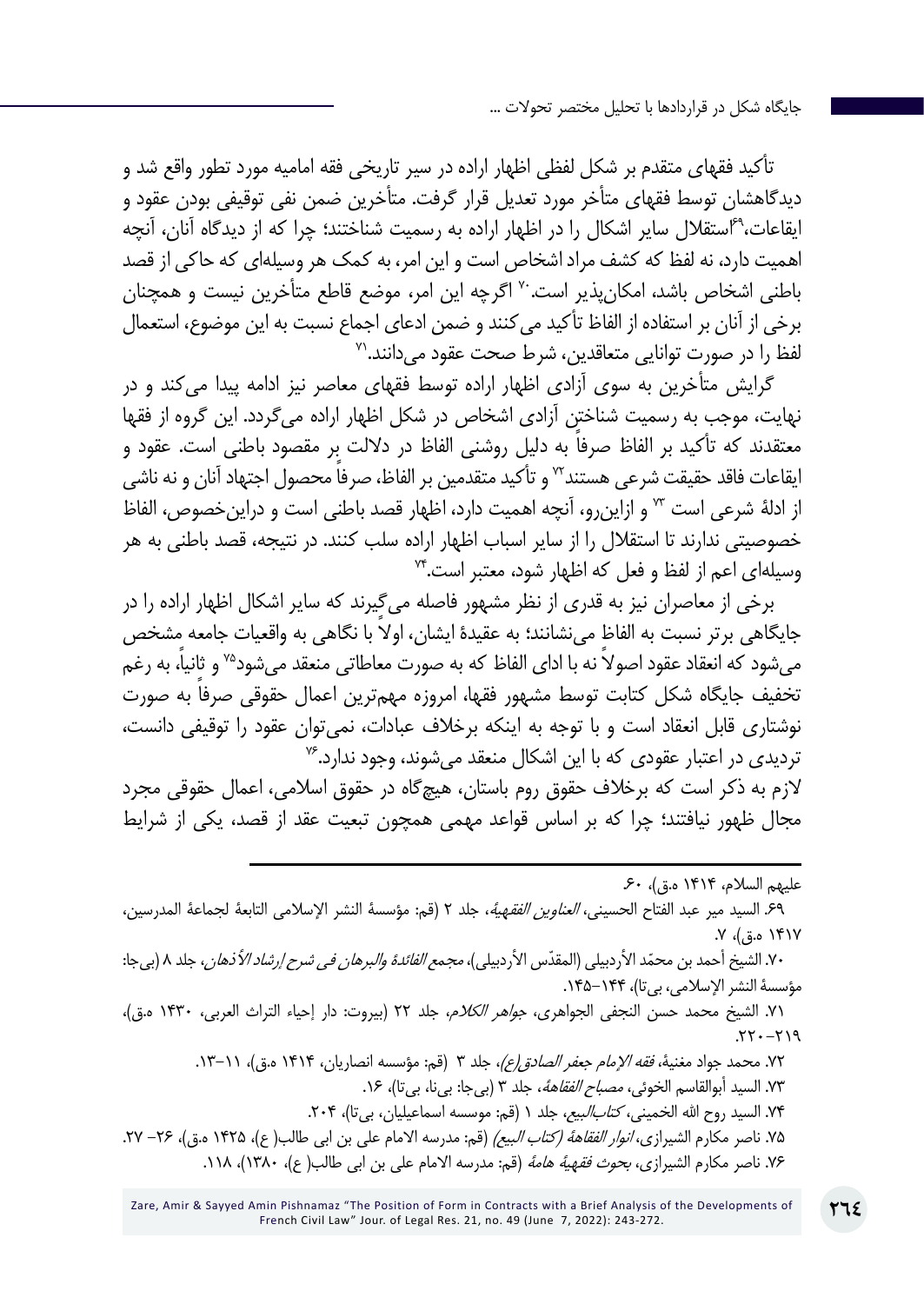اساسی صحت عقود، وجود قصد باطنی طرفین عقد است و ازاینرو، عقد هازل و نائم و ... همواره<br>نامعتبر محسوب شده است.<sup>۷۷</sup>

**-2-4 جایگاه شکل قرارداد در حقوق موضوعۀ ایران**

همانگونه که بیان شد، کد ناپلئون به عنوان یکی از مهمترین الگوهای تدوین قانون مدنی ایران، در خصوص رضایی بودن قراردادها و جایگاه شکل در آنها سکوت اختیار کرده بود. شاید همین امر نیز مقنن ایرانی را به سوی سکوت در این زمینه خاص سوق داده است؛ دراینخصوص، این پرسش مطرح میشود که همان مقصدی که قانون مدنی فرانسه پس از طی مسیری دویست ساله به آن واصل شد، میتواند در حقوق ایران نیز پذیرفته شود و به عنوان یک اصل حقوقی، تخطی از شکل قانونی اعمال حقوقی را با ضمانت اجرای بطالن پاسخ گفت؟

تحلیل این امر در حقوق ایران مستلزم توجه به جایگاه مهم قواعد اسلامی به عنوان اصلی ترین منبع مکمل قواعد حقوقی است. چه آنکه اصل 167 قانون اساسی قاضی را در مواردی از جمله سکوت و ابهام قانون، مکلف به مراجعه به منابع فقهی و فتاوای معتبر میکند و حتی اصل 4 قانون اساسی، ضرورت مطابقت قوانین با احکام اسالمی را بر اصول قانون اساسی نیز حاکم میداند. این امر در کشف مراد مقنن از وضع قوانین نیز مؤثر است. چرا که اصل این است که مقنن به وظیفه خود آگاه و در برابر آن خاضع است و قاعدهای را که با قانون اساسی مغایرت دارد، وضع نمی کند، و<br>بنابراین ضرورت دارد قانون را به گونهای تفسیر کرد که هماهنگی آن با قانون اساسی تأمین شود. <sup>۷۸</sup>

دراینراستا میتوان به اصل صحت به عنوان یکی از مهمترین اصول پذیرفته شده در فقه امامیه اشاره کرد که در ماده 223 قانون مدنی نیز ظهور یافته است. بر مبنای اصل صحت که مهمترین تکیهگاه آن، بنای عقالست و ازاینرو در همهجای جهان، اصل قابل قبولی محسوب میشود، اعمال حقوقی مردم مادامی که فساد آن به اثبات نرسیده است، محمول بر صحت است؛ چرا که در غیر این صورت، معامالت مردم دچار رکود میشود و در نهایت، به اختالل نظام منجر میشود79. جایگاه رفیع اصل صحت در اعمال حقوقی به این نتیجهگیری قابل تأمل منجر شده است که حتی نهی از انجام معامله، ضرورتاً دلالتی بر فساد آن ندارد. ^ با این تحلیل، روشن می شود که برخلاف حقوق فرانسه،

.7Y نک: ناصر مکارم الشیرازی، *القواعد الفقهية*، جلد ٢ (قم: مدرسه الامام على بن ابى طالب (ع)، ١٣٧٠)، ٣٦٩-٢٢٠؛ الحسيني، پیشین، ۴۸؛ الشيخ اسدالله التستري، *مقابس الأنوار و نفائس الأسرار*، جلد ۱ (بي جا: مؤسسة آل البيت عليهم السلام، بی¤ا)، ۱۱۴؛ الشيخ مرتضى الأنصاري*، كتاب المكاسب*، جلد ٣ (بی¢ا: تراث الشيخ الأعظم، بی¤ا) ٢٩۵. ۷۸. کاتوزیان، *فلسفه حقوق،* جلد ۲، پیشین، ۷۸–۷۹.

٧٩. صفایی، پیشین، ۶۹؛ سید مصطفی محقق داماد، *قواعد فقه: بخش مدنی (مالکیت، مسئولیت)* ( تهران: مرکز نشر علوم اسلامی، ۱۳۹۶)، ۲۷۶.

٨٠. الآخوند الشيخ محمد كاظم الخراساني، *كفاية الأصول* (قم: مؤسسة آل البيت عليهم السلام لإحياء التراث، بی تا)،۱۸۷، ناصر مکارم شیرازی، *أنوار الأصول*، جلد ١( قم: مدرسه الامام على بن ابى طالب(ع)، ١۴٢٨ ه.ق) ۵۸۹؛ محمد الفاضل اللنكرانی، *تفصیل الشریعه فی شرح تحریر الوسیله* (كتاب المكاسب الحرمه) (قم: مركز فقه الأئمة الاطهار علیهم السلام، ۱۴۲۷ ه.ق)، ۸.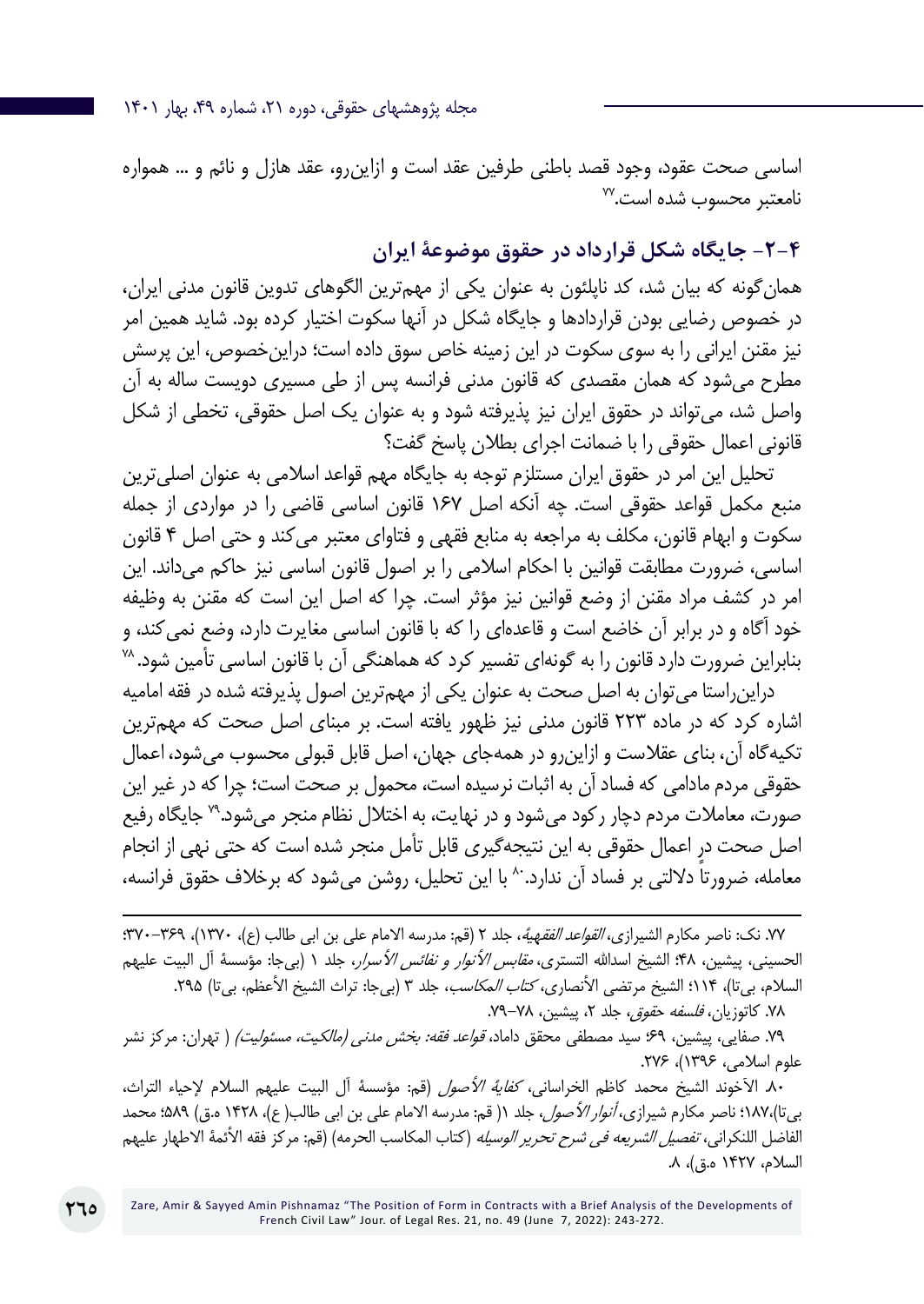در حقوق ایران در فرضی که طرفین قصد انعقاد یک عقد را دارند و عقد مذکور به رغم واجد بودن صورت عرفی عقد، فاقد برخی از شرایط شکلی است و قانونگذار نیز در خصوص ضمانت اجرای رعایت نکردن شکل مقرر، سکوت کرده است، ضمانت اجرای عمومی بطلان، حاکم نخواهد بود.<br>چراکه عدول از اصل صحت جز با تصریح موردی قانون *گ*ذار امکان بذیر نیست.<sup>۸۸</sup>

عالوه بر یاری جستن از اصل صحت در تحلیل این مسأله، میتوان از اصول حقوقی مربوط به تفسیر قراردادها نیز کمک گرفت که به موجب آن، تفسیر قواعد خاص و استثنایی نه به صورت موسع که باید به صورت مضیق صورت گیرد و از توسعۀ دامنۀ تشریفات یا تسری آن به سایر اعمال حقوقی اجتناب شود.<sup>۸۲</sup> دراین راستا، اولا در صورت تردید در تشریفاتی بودن یک عقد، به دلیل زائد بودن تشریفات باید عقد موصوف را رضایی دانست<sup>۸</sup>۲ و ثانیاً، با توجه به اینکه در حقوق معاصر، شکل *گ*رایی امری ذومراتب است، ضمانت اجراهای آن نیز تکبافت نیست و مراتب مختلفی از بطالن عمل حقوقی تا صرف مجازات فاعل عمل حقوقی را به دنبال میآورد84. در نتیجه، اقتضای منطق حقوقی در صورت سکوت قانونگذار در خصوص ضمانت اجرای عدول از شکلهای مقرر، نه حاکم نمودن سنگینترین ضمانت اجرا که اکتفا به قدر متیقن است.

برخی از حقوقدانان با تقسیم تشریفات به دو قسم تشریفات وجود و تشریفات اثبات عقد، سکوت قانونگذار را دالٌ بر مدخلیت داشتن تشریفات در اثبات عقد دانستهاند.<sup>۸۵</sup> اگرچه این نتیجهگیری از منطق صحیح تفسیر مضیق احکام استثنایی پیروی میکند، بااینحال، به دلیل تکیه داشتن بر این پیش فرض نادرست که تشریفات، صرفاً در وجود یا اثبات عقد مؤثر است، تا اندازهای قابل انتقاد به نظر می رسد. چرا که این گونه نیست که نقض تشریفات، صرفاً با ضمانت اجرای بی اعتباری عمل حقوقی و محدودیت در مقام اثبات، پاسخ گفته شود و مواردی از قبیل عدم قابلیت استناد را نیز باید از ضمانت اجراهای مؤثر دراینخصوص دانست. به عالوه، گاهی نقض تشریفات، به هیچ وجه در خود عمل حقوقی مؤثر نمی افتد و صرفا دامن گیر فاعل عمل حقوقی می شود.

با توجه به مراتب گوناگون شکلگرایی، استفاده از یک ضمانت اجرا برای نقض هر نوع تشریفات، عملی ناصواب به نظر میرسد و ازاینرو، باید اقدام به دستهبندی اعمال حقوقی دراینخصوص کرد. دستهبندی پیشنهادی نگارندگان به قرار ذیل است:

ّ الف: برخالف نظر برخی نویسندگان که قدر متیقن عدم رعایت تشریفات در عقود تشریفاتی را موجب بیاثر شدن عقد دانستهاند، <sup>4</sup> ضمانت اجرای بطلان و بی|عتباری عقد را فقط در صورت تصریح

<sup>.81</sup> حسن ره پیک، »تقریرات درس حقوق مدنی تطبیقی«، گروه حقوق خصوصی، دانشگاه علوم قضایی، تهران، ایران، ،1398 83 )جلسه یازدهم، 28 اردیبهشت 1398(

۸۲ علی رفیعی مقدم، *اصل رضایی بودن اعمال حقوقی* (تهران: انتشارات دانشگاه امام صادق(ع)، ۱۳۹۰)، ۹۸–۹۹. ۸۳. حسن ره پیک*، حقوق قراردادها* (تهران، انتشارات خرسندی، ۱۳۹۴)، ۶۰. .84 قاسمی، پیشین، .251 ۸۵. محمد جعفر جعفری لنگرودی، *تاثیر اراده در حقوق مدنی* (تهران: انتشارات گنج دانش، ۱۳۹۲)، ۲۱۹. .86 قاسمی حامد، پیشین، .71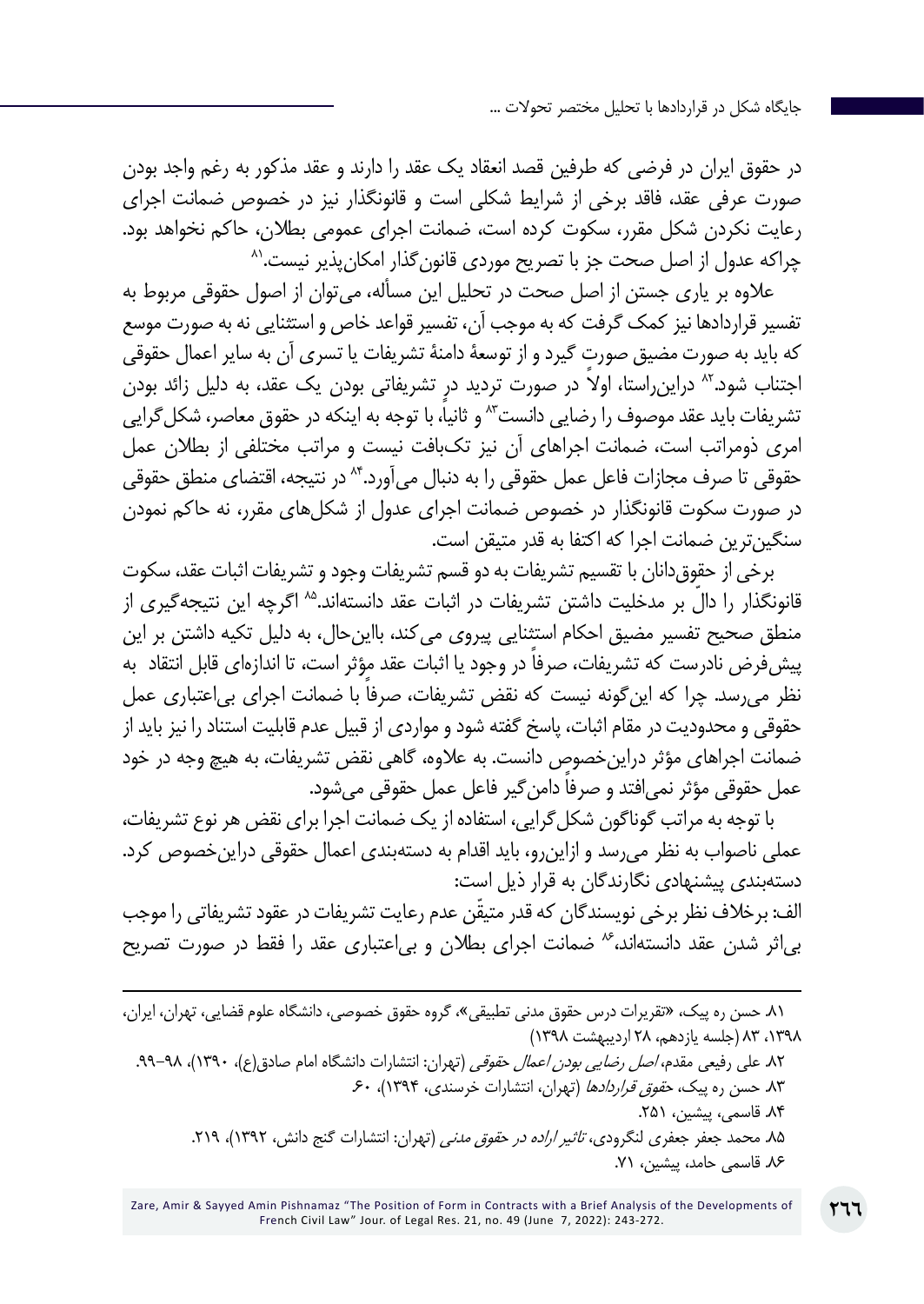قانون می توان اعمال کرد. تفسیر مضیّق احکام استثنایی و ضرورت صیانت از اصل صحت، مؤیّد این استنباط است. تبصرۀ 2 مادۀ 19 قانون روابط موجر و مستأجر در خصوص بیاعتباری انتقال حق کسب یا پیشه یا تجارت بدون تنظیم سند رسمی را میتوان به عنوان مصداقی از این دسته ذکر کرد. بند ب مادۀ 36 قانون احکام دائمی برنامههای توسعه کشور در خصوص تشریفات مربوط به معامالت اوراق بهادار ثبت شده نزد سازمان بورس و اوراق بهادار نیز در همین دسته جای میگیرد. ً ب: در صورتی که قانونگذار، عدول از تشریفات را صریحا با مسؤولیت کیفری، انتظامی، یا مدنی فاعل عمل حقوقی پاسخ گفته باشد، با پیروی از منطق تفسیر مضیق احکام استثنایی، به کیفر فاعل عمل حقوقی اکتفا میشود و عمل حقوقی با حصول سایر شرایط، معتبر تلقی میگردد؛ مگر اینکه شرایط سایر دستهها نیز در خصوص آن عمل، موضوعیت یابد. به عنوان نمونه، میتوان به مادۀ 20 و 49 قانون حمایت خانواده اشاره کرد که ثبت ازدواج دائم را الزامی کرده است و تخلف زوج از ثبت این عمل حقوقی را با ضمانت اجرای کیفری پاسخ گفته است. ثبت قراردادهای مشمول قانون پیشفروش ساختمان، مصداق دیگری دراینخصوص است.

ً ج: با توجه به اینکه اصوال امکان دخالت در حقوق دیگران، امری استثنایی است، در صورتی که تشریفات مقرر در خصوص اعمال حقوقی مستلزم دخالت در حقوق دیگران رعایت نشود، به اصل که منع از دخالت در حقوق دیگران است، رجوع می کنیم و نتیجهٔ آن، بطلان عمل حقوقی است.<sup>۸۷</sup><br>اگر تملک اراضی توسط دولت و شهرداری۱ه را از مصادیق قراردادهای حقوق خصوصی بدانیم،<sup>۸۸</sup> تشریفات مذکور در اليحۀ قانوني نحوه خريد و تملك اراضي و امالك براي اجراي برنامههای عمومي، عمراني و نظامي دولت را میتوان مؤثر در اعتبار عقد دانست و نقض تشریفات را با ضمانت اجرای بطالن پاسخ گفت و عمل حقوقی مذکور را در این دسته جای داد.

ً ج: در صورتی که عمل حقوقی، عالوه بر دخالت در حقوق فاعل، در حقوق دیگران نیز مستقیما مؤثر باشد، وضعیت عدم قابلیت استناد حاکم خواهد بود تا بین حق طرف عقد و اشخاص مورد حمایت، جمع شود. به عنوان مثال، میتوان به نقل و انتقال سهام بانام در شرکتهای سهامی عام اشاره کرد که به داللت مادۀ 40 الیحۀ اصالحی قسمتی از قانون تجارت، باید در دفتر ثبت سهام شرکت به ثبت برسد و در غیر این صورت، انتقال مذکور در برابر شرکت و اشخاص ثالث، معتبر نخواهد بود. در حقیقت، مالکیت سهام بانام، به موازات حقوقی که برای صاحب سهم ایجاد میکند، تکالیفی نیز بر دوش شرکت میگذارد. به عالوه، ثبت سهام در دفتر مذکور، انتظارات مشروعی نیز برای شهروندان ایجاد می کند که نمی توان آن را نادیده گرفت. این امر، بیشتر در خصوص معاملات مکرّر و معارض سهامدار و همچنین، توقیف داراییهای ثبتشدۀ او به دستور مراجع قضایی یا ثبتی موضوعیت

.87 همین منطق را میتوان در خصوص ایقاعات نیز جاری کرد. چرا که »استثنا بودن اعتبار ایقاعات« نیز مفید این نتیجهگیری است که در صورت نقض تشریفات یک ایقاع تشریفاتی، وضعیت بطالن بر ایقاع مذکور حاکم خواهدبود. نک: ناصر کاتوزیان، ایقاع )تهران: نشر میزان، 1393(، 45-39؛ عباس میرشکاری، رساله عملی در حقوق قراردادها، جلد 1 )تهران: سهامی انتشار، 1396(، .61-59 .88 نک: شمعی، پیشین، .62-57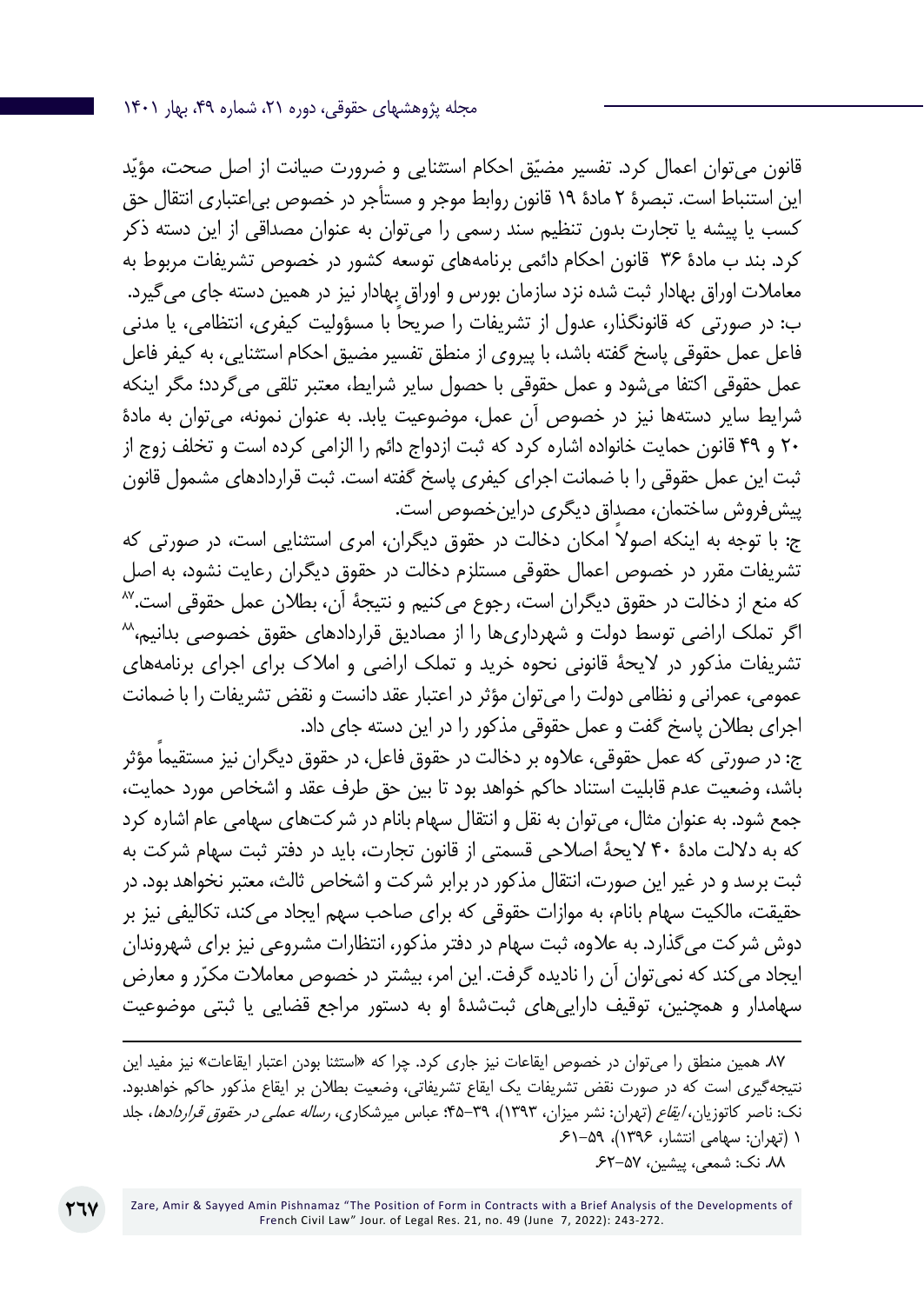مییابد. باطل دانستن نقل و انتقالی که در دفتر ثبت سهام شرکت به ثبت نرسیده است، به حقوق منتقلالیه آسیب میرساند و معتبر و قابل استناد دانستن آن، امر ادارۀ شرکت را دچار صعوبت و روابط حقوقی شهروندانی را که به ظاهر دفتر ثبت سهام شرکت اعتماد کردهاند، متزلزل و آکنده از بیاعتمادی میکند. صیانت از حقوق هر دو طرف این وضعیت، اقتضا میکند که نقل و انتقال سهام مذکور بدون ثبت، در روابط میان طرفین، معتبر و در رابطه با اشخاص ثالث و شرکت، غیر قابل استناد باشد89. ماده 62 قانون احکام دائمی برنامههای توسعه کشور در خصوص معامالت مربوط به امالک ثبتشده نیز از همین منطق تبعیت کرده است.

د: در صورتی که یک عقد تشریفاتی، در هیچیک از دستههای فوق، قابل درج نباشد، از حاکمیت قانون خاص خارج و یک توافق مدنی تابع مادۀ 10 قانون مدنی محسوب میشود. نتیجۀ این امر، ً معموال محرومیت از مزایایی است که در قانون خاص مقرر شده بود که نمونۀ این امر، مادۀ 2 قانون روابط موجر و مستأجر سال 1376 است که تنظیم سند عادی یا رسمی را برای عقد اجاره الزامی دانسته و در خصوص سند عادی، انضمام گواهی دو شاهد را نیز مقرر کرده است و در مادۀ 3 مزایایی را در خصوص تسهیل تخلیه مقرر کرده است. با سکوت قانونگذار در خصوص ضمانت اجرای تخطی از این تشریفات، میتوان معتقد بود که رعایت نکردن این تشریفات، متعاقد را از مزیت تسهیل در امر تخلیه محروم میکند. در صورتی که قانون خاصی که تشریفات را مقرر کرده است، فاقد هرگونه مزیتی باشد، مسؤولیت مدنی با حصول سایر شرایط، میتواند در جامۀ ضمانت اجرا ظاهر شود. چراکه یکی از مصادیق تقصیر، نقض حکم قانونگذار است. گفتنی است در تمام مصادیق عقود شکلی، در صورت نقض حکم قانونگذار، میتوان عالوه بر ضمانت اجرای خاص، به مسؤولیت مدنی نیز با حصول شرایط آن توسل جست.

#### **نتیجهگیری**

اراده و ابراز آن، ارکان ضروری انعقاد عقد در حقوق معاصر محسوب میشوند. با وجود به رسمیت شناختن آزادی اشخاص در شیوۀ اظهار اراده، گاهی قانونگذار از این اصل عدول میکند و درعینحال در خصوص ضمانت اجرای تخطی از شکلهای مقرر، سکوت می کند. امری که به دلیل لازمالرعایه بودن حکم قانون به عنوان مصداق بارز قاعده حقوقی موجب اختالف نظر شدید حقوقدانان و در نتیجه رویه قضایی میشود و پیشبینیپذیری دعاوی را با خطر مواجه میسازد. در نتیجه تمهید یک اصل که در صورت سکوت قانونگذار، با مراجعه به آن امکان از بین بردن تردید فراهم شود، ضروری به نظر میرسد.

دراینخصوص، در حقوق بسیاری از کشورهای اروپایی و از جمله در آخرین اصالحات قانون مدنی فرانسه در سال 2016 اصلی مقرر شده است که ضمن تصریح به رضایی بودن قراردادها، ضمانت اجرای عمومی رعایت نکردن شکلهای مقرر را بطالن عقد میداند.

<sup>.89</sup> نک: پاسبان، پیشین، .694-3139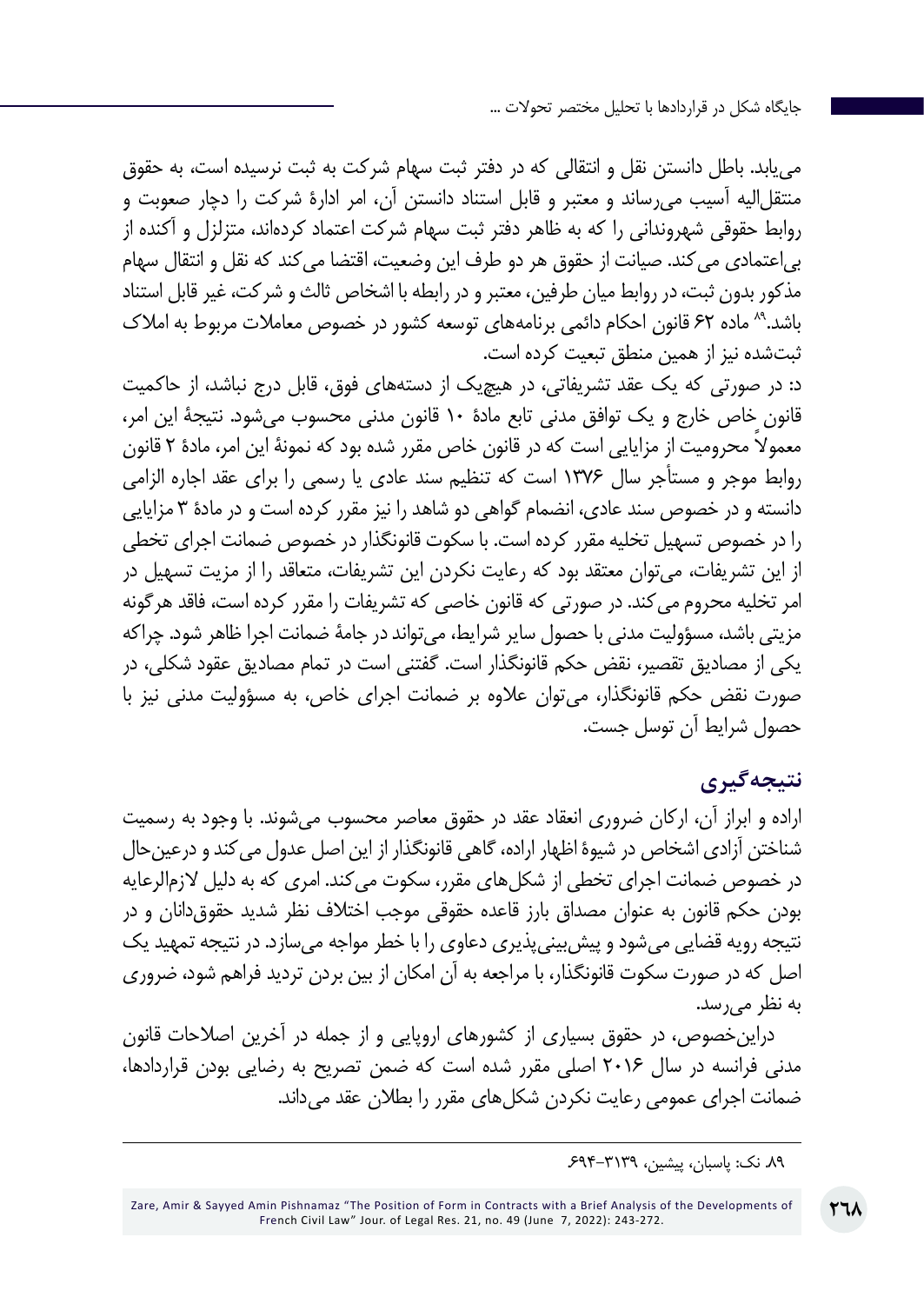مجله پژوهشهای حقوقی، دوره ،21 شماره ،49 بهار 1401

با توجه به اصل 167 قانون اساسی جمهوری اسالمی ایران، در صورت سکوت قانون، دادرس مکلف است پاسخ مسأله را در ابتدا با رجوع به منابع معتبر اسالمی بیابد و بر اساس ماده 3 قانون آیین دادرسی مدنی نیز اصول حقوقی در صورتی میتواند مستند رأی واقع شود که مغایرتی با شرع نداشته باشد. با توجه به اینکه یکی از اصول بنیادین در فقه امامیه، اصل صحت معامالت است و عدول از این اصل، حتی با نهی از انجام معامله نیز به رسمیت شناخته نشده است، ضمانت اجرای بطالن نمیتواند واکنش عمومی حقوق ایران به تخطی از شکلهای قانونی دانسته شود.

اهداف گوناگون شکل ً گرایی در حقوق معاصر که عمدتا صبغۀ حمایتی دارند و ضرورت تفسیر مضیق احکام استثنایی، به این نتیجهگیری منتهی میشود که طیف گوناگونی از ضمانت اجراها میتواند حسب مورد و بر اساس دستهبندی پیشنهادی در این مقاله، دامنگیر عمل حقوقی یا فاعل آن شود و در هرحال، نمیتوان دراینخصوص، گشادهدستی کرد. بدیهی است در صورت تصریح مقنن به بطالن عمل حقوقی یا هر حکم دیگر، مطابق با حکم قانون عمل خواهد شد.

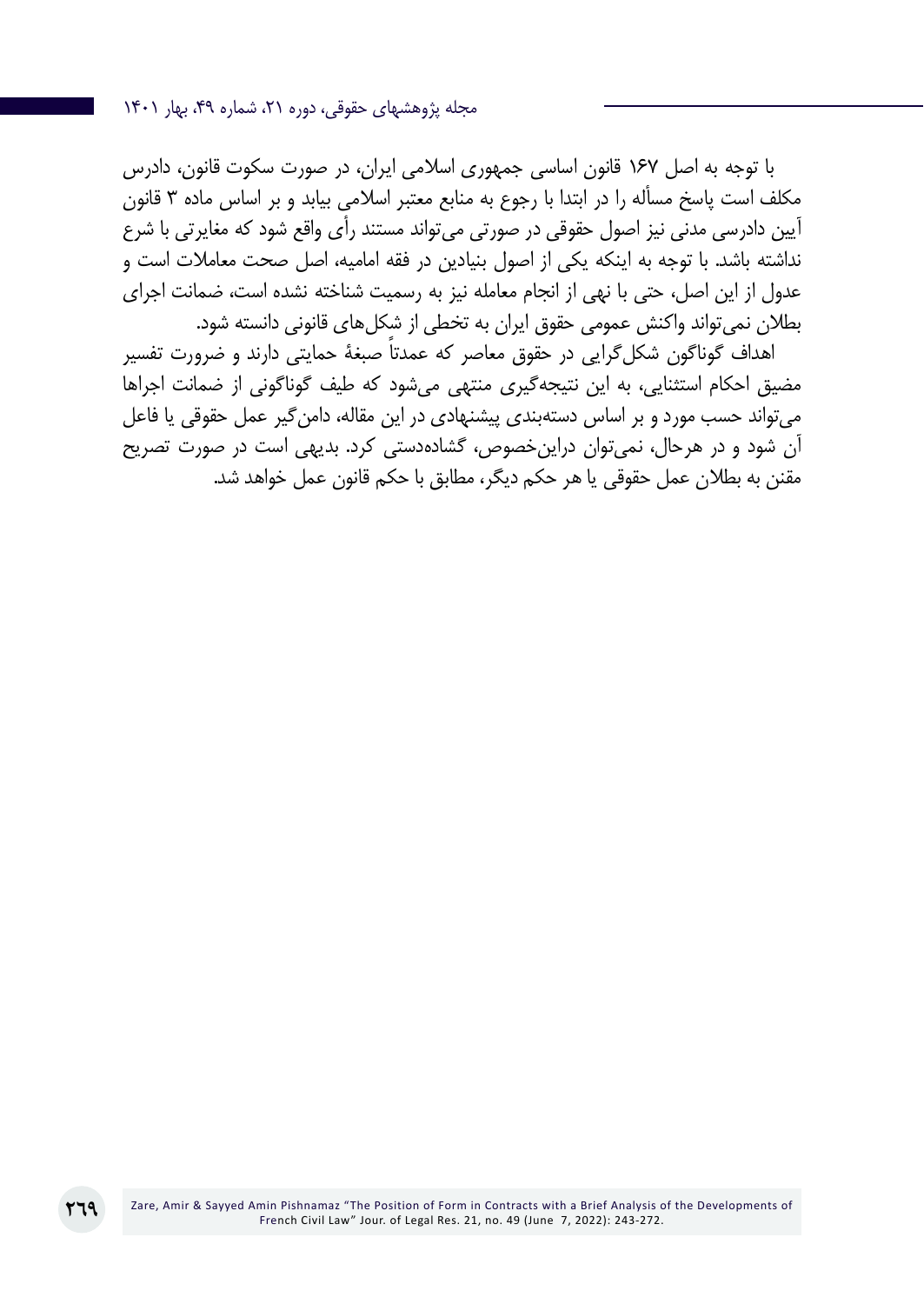## **فهرست منابع**

الف) منابع فارسی - اسکینی، ربیعا. حقوق شرکتهای تجاری، جلد .2 تهران: سازمان مطالعه و تدوین کتب علوم انسانی دانشگاهها (سمت)، ۱۳۹۶. - امامی، سید حسن. ح*قوق مدنی،* جلد ۱. تهران: انتشارات اسلامیه، ۱۳۹۳. - آخوندی، روح اهلل. »اشتباه در موضوع قرارداد با مطالعه تطبیقی در حقوق فرانسه و انگلستان«. رساله دکتری، تهران: دانشگاه تهران، .1389 - بیگدلی، عطاءاهلل. »حاکمیت اراده در فقه امامیه، نظام رومی- ژرمنی و حقوق ایران؛ درآمدی مبنایی- فلسفی»*. پژوهشنامه حقوق اسلامی* ۴۱ (۱۳۹۵)، ۱۵۰–۱۵۰. - پاسبان، محمدرضا. حقوق شرکتهای تجاری. تهران: سازمان مطالعه و تدوین کتب علوم انسانی دانشگاهها (سمت)، ۱۳۹۷. - جعفری لنگرودی، محمد جعفر. *الفارق،* جلد ۱. تهران: انتشارات گنج دانش، ۱۳۹۵. - جعفری لنگرودی، محمد جعفر. *تاثیر اراده در حقوق مدنی.* تهران: انتشارات گنج دانش، ۱۳۹۶. - جعفری لنگرودی، محمد جعفر. *ترمینولوژی حقوق.* تهران: انتشارات گنج دانش، ۱۳۹۶. - رفیعی مقدم، علی. اصل رضایی بودن اعمال حقوقی. تهران: انتشارات دانشگاه امام صادق  $\langle 3 \rangle$ ,  $\gamma$ ۳۹۰ - ره پیک، حسن. »تقریرات درس حقوق مدنی«. گروه حقوق خصوصی. دانشگاه علوم قضایی و خدمات اداری دادگستری، تهران، ایران، .1398 - ره پیک، حسن. ح*قوق قراردادها*. تهران: انتشارات خرسندی، ۱۳۹۴. – شمعی، محمد. ح*قوق قراردادهای اداری*. تهران: انتشارات جنگل، ۱۳۹۵. – شهیدی، مهدی. *تشکیل قراردادها و تعهدات*. تهران: انتشارات مجد، ۱۳۹۴. - شهیدی، مهدی. ح*قوق مدنی ۳.* تهران: انتشارات مجد، ۱۳۸۵. - صفایی، سید حسین. قواعد عمومی قراردادها. تهران: نشر میزان، .1395 - صفایی، سید حسین، محمود کاظمی، مرتضی عـادل، و اکبـر میرزانـژاد. حقـوق بیـع بـین المللـی: بررسـی کنوانسیون بیع بین المللی 1980 ،با مطالعه تطبیقی در حقوق ایران، فرانسه، *انگلیس و ایالات متحـده امریکا*. تهران: موسسه انتشارات دانشگاه تهران، ۱۳۹۷. - قاسم زاده، سید مرتضی. مختصر قراردادها و تعهدات. تهران: نشر دادگستر، .1392 – قاسمی حامد، عباس. تهران ح*قوق مدنی (شرایط اساسی شکل گیری قرارد(د).*: انتشارات دراک،  $.1497$ – قاسمی، محسن. *شکل گرایی در حقوق مدنی.* تهران: نشر میزان، ۱۳۸۸. – کاتوزیان، ناصر. *اعمال حقوقی*. تهران: شرکت سهامی انتشار، ۱۳۹۴. – کاتوزیان، ناصر. *ایقاع*. تهران: نشر میزان، ۱۳۹۳. - کاتوزیان، ناصر. ح*قوق خانواده*، جلد ۲. تهران: انتشارات گنج دانش، ۱۳۹۷. - کاتوزیان، ناصر. *فلسفه حقوق،* جلد ١. تهران: شرکت سهامی انتشار، ١٣٩۵. – کاتوزیان، ناصر*. فلسفه حقوق*، جلد ۲. تهران: شرکت سهامی انتشار، ۱۳۹۳. - کاتوزیان، ناصر. قواعد عمومی قراردادها، جلد .1 تهران: شرکت سهامی انتشار، .1393 - کاویانی، کورش. حقوق شرکتهای تجارتی. تهران: نشر میزان، .1395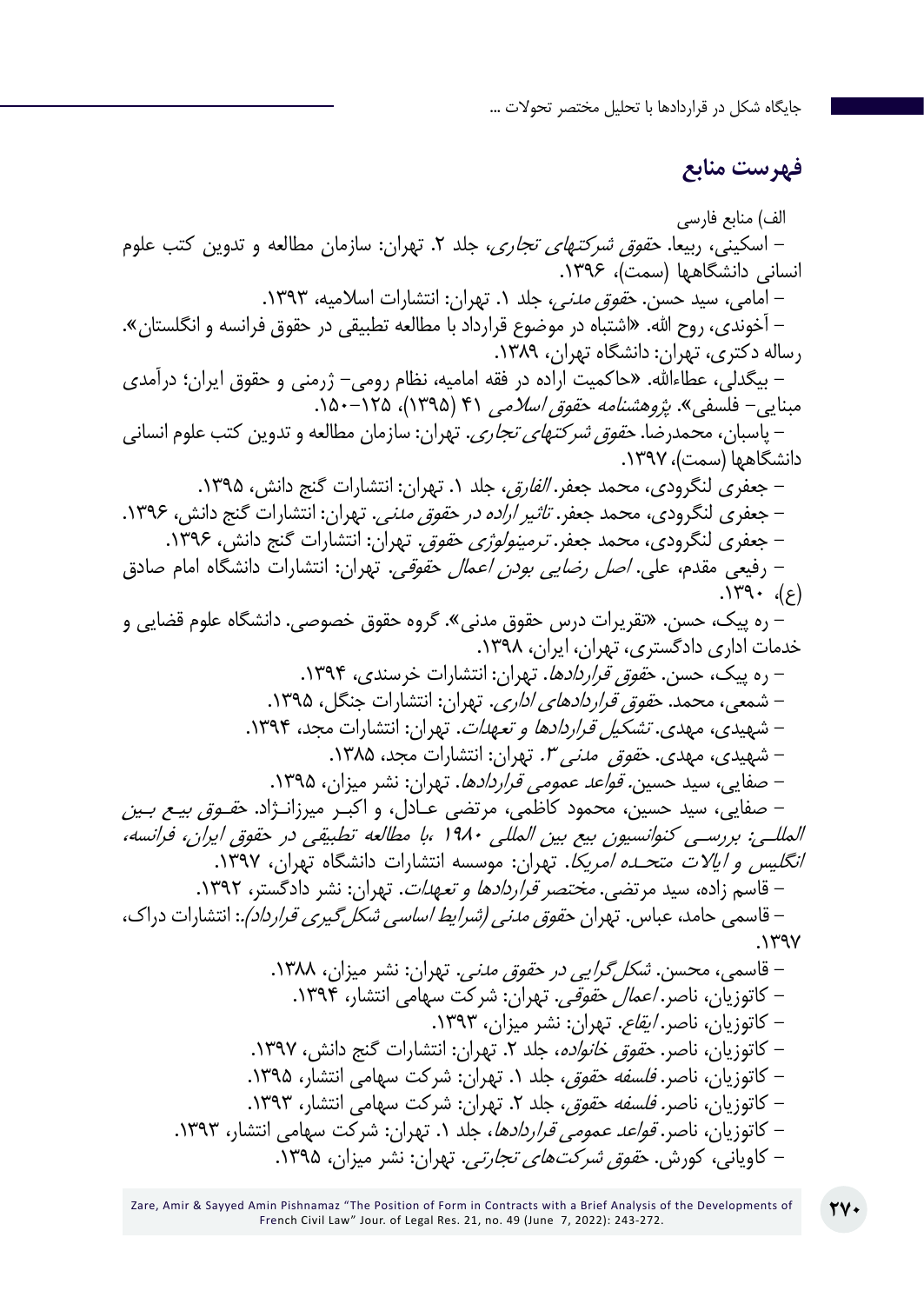مجله پژوهشهای حقوقی، دوره ۲۱، شماره ۴۹، بهار ۱۴۰۱

- لطفی، اسدالله. قو*اعد فقه*. تهران: انتشارات خرسندی، ۱۳۹۳. - محقق داماد، سید مصطفی. *قواعد فقه: بخش مدنی (مالکیت، مسؤولیت)*. ویرایش ششم. تهران: مرکز نشر علوم اسالمی، .1396 - محقق داماد، مصطفی، جلیل قنواتی، سید حسن وحدتی شبیری، و ابراهیم عبدی. حقوق قر*اردادها در فقه امامیه*، جلد ۰. تهران: سازمان مطالعه و تدوین کتب علوم انسانی دانشگاهها (سمت)، ۱۳۹۶ - میرشکاری، عباس. رساله عملی در حقوق قراردادها، جلد .1 تهران: شرکت سهامی انتشار،  $.1195$ - واحدی، قدرت الله. *مقدمه علم حقوق.* تهران: نشر میزان، ۱۳۹۱. - وایت تیکر، سیمون. اصول قرارداد ها در حقوق فرانسه. ترجمه حسن ره پیک. تهران: انتشارات خرسندی،  $.17<sub>0</sub>$ ب) منابع عربی – الأردبيلي، الشيخ أحمد بن محمّد (المقدّس الأردبيلي). *مجمع الفائدة والبرهان في شرح إرشاد* الأنه*ان*، جلد ٨ . بیجا: مؤسسهٔ النشر الإسلامي، بي تا. – الأنصاري، الشيخ مرتضى. *كتاب المكاسب*، جلد ٣. بي جا: تراث الشيخ الأعظم، بي تا. – التستری، الشيخ اسدالله. *مقابس الأنوار و نفائس الأسرار،* جلد ١. بیجا: مؤسسهٔ آل البيت عليهم السالم، بیتا. – جبل عاملی، علی بن عبد العالی (المحقق الثانی). *جامع المقاصد في شرح القواعد*، جلد ۴. قم: مؤسسه آل البيت عليهم السالم، 1414 ه.ق. – الحسيني، السيد مير عبد الفتاح. *العناوين الفقهية*، جلد ٢. قم: مؤسسة النشر الإسلامي التابعة لجماعة المدرسين، 1417 ه.ق. – حلّى، حسن بن يوسف بن مطهّر (العلامهٔ الحلى). *تذكرهٔ الفقهاء*، جلد ١٠. قم: مؤسسهٔ آل البيت عليهم السلام لإحياء التراث، ١۴٢٠ ه.ق. – حلّى، حسن بن يوسف بن مطهّر (العلامة الحلي). *قواعد الأحكام في معرفة الحلال و الحرام*، جلد ۲. بی جا: بی نا، بی تا. – حلي، محمد بن حسن بن يوسف (فخر المحققين*). إيضاح الفوائد في شرح مشكلات القواعد*، جلد ٣. قم: مؤسسه اسماعيليان، ١٣٨٧ ه.ق. - حلي، نجم الدين جعفر بن حسن (محقق حلي). *شرائع الإسلام في مسائل الحلال و الحرام*، جلد ٢. قم: مؤسسه اسماعيليان، ١۴٠٨ ه.ق. – الخميني، السيد روح الله. *کتاب البيع،* جلد ١. قم: موسسه اسماعيليان، بي تا. – الخوئی ،السيد أبوالقاسم. *مصباح الفقاههٔ*، جلد ٣. بی جا: بی نا، بی تا. – عاملي، زين|لدين ابن علي بن احمد (شهيد ثاني*). الروضة البهية في شرح اللمعة الدمشقية*، جلد .2 قم: دارالعلم، 1388 ه.ش. – عاملی، زین|لدین ابن علی بن احمد (شهید ثانی). *مسالک الأفهام إلى تنقيح شرائع الإسلام*، جلد ٣. بي جا: مؤسسة المعارف الاسلامية، بي تا. - عاملی، شمس الدین محمد بن مکی بن احمد )الشهيد األول(. الدروس الشرعية في فقه ا*لإمامية*، جلد ٣. قم: مؤسسة النشر الاسلامي التابعة لجماعة المدرسين، بي تا. – اللنكرانی، محمد الفاضل. *تفصیل الشریعه فی شرح تحریر الوسیله (كتاب المكاسب الحرمه).* قم: مركز فقه